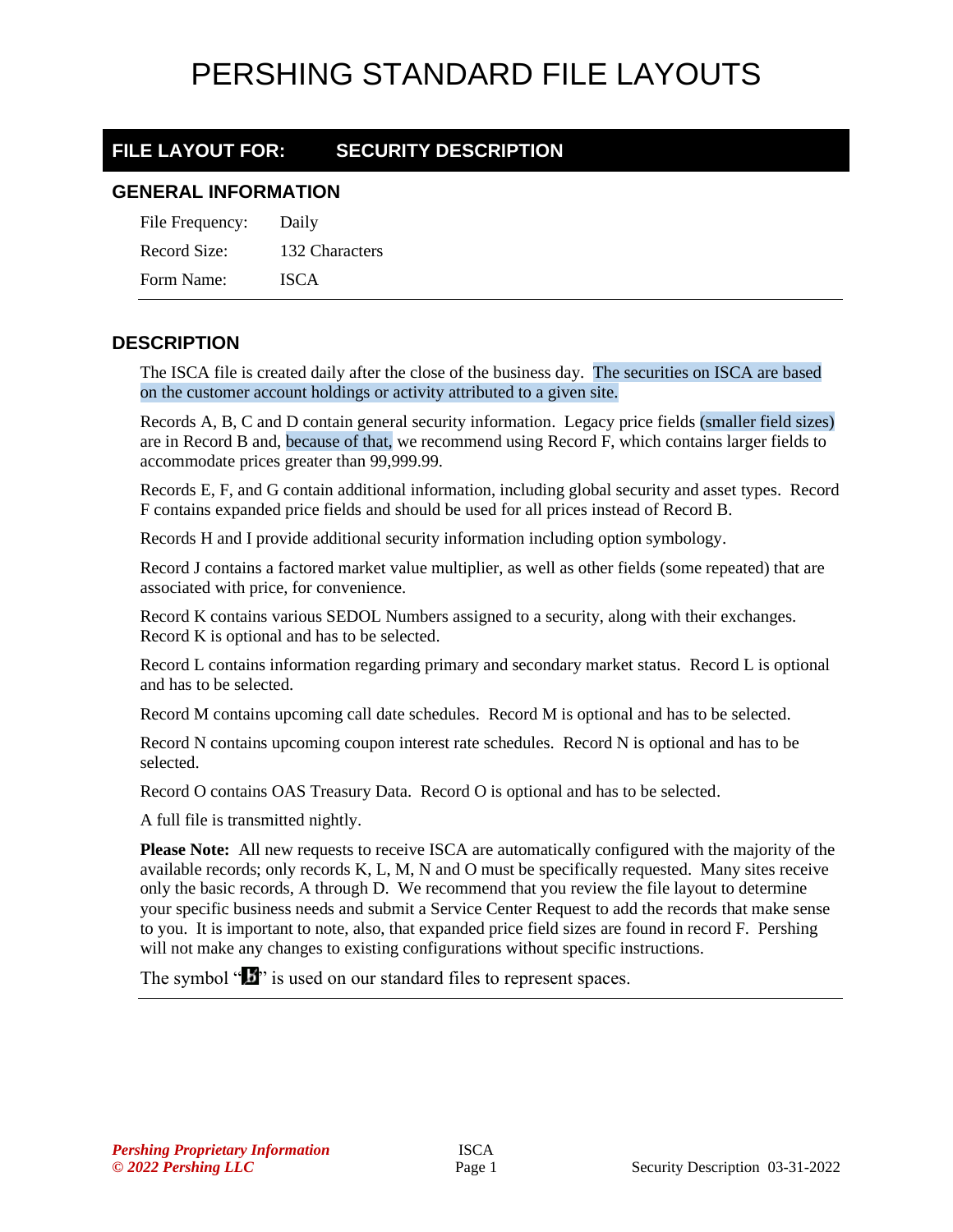#### **FILE LAYOUT SPECIFICATIONS**

#### **HEADER RECORD**

| <b>POSITION</b> | <b>PICTURE</b> | <b>TYPE</b> | <b>DESCRIPTION</b>                                                                  |
|-----------------|----------------|-------------|-------------------------------------------------------------------------------------|
| $001 - 018$     | X(18)          | AN          |                                                                                     |
|                 |                |             | Pershing file)                                                                      |
| $019 - 036$     | X(18)          | AN          | Literally "EXPANDED SECTIDESC",                                                     |
| $037 - 046$     | X(10)          | AN          | Literally " $\mathbf{b}_{\text{DATA}}\mathbf{b}_{\text{OF}}\mathbf{b}_{\text{B}}$ " |
| $047 - 056$     | X(10)          | AN          | DATE OF DATA $=$ "MM/DD/CCYY"                                                       |
| $057 - 067$     | X(11)          | AN          | Literally " <b>BTO BREMOTE</b> B"                                                   |
| $068 - 071$     | X(04)          | AN          | REMOTE $ID = "XXX"$                                                                 |
| $072 - 085$     | X(14)          | AN          | Literally "BBEGINS BHERE B B"                                                       |
| $086 - 095$     | X(10)          | AN          | $RUN\ DATE = "MM/DD/CCYY"$                                                          |
| $096 - 096$     | X(01)          | AN          | Not Used                                                                            |
| $097 - 104$     | X(08)          | AN          | $RUN TIME = "HH:MM:SS"$                                                             |
| $105 - 118$     | X(14)          | AN          | Not Used                                                                            |
| $119 - 127$     | X(09)          | AN          | Indicates if the file is REFRESHED or UPDATED; literally                            |
|                 |                |             | "REFRESHED" or "UPDATED B B"                                                        |
| 128 - 131       | X(04)          | AN          | Not Used                                                                            |
| $132 - 132$     | X(01)          | AN          | Literally "A"; indicates the end of the header record                               |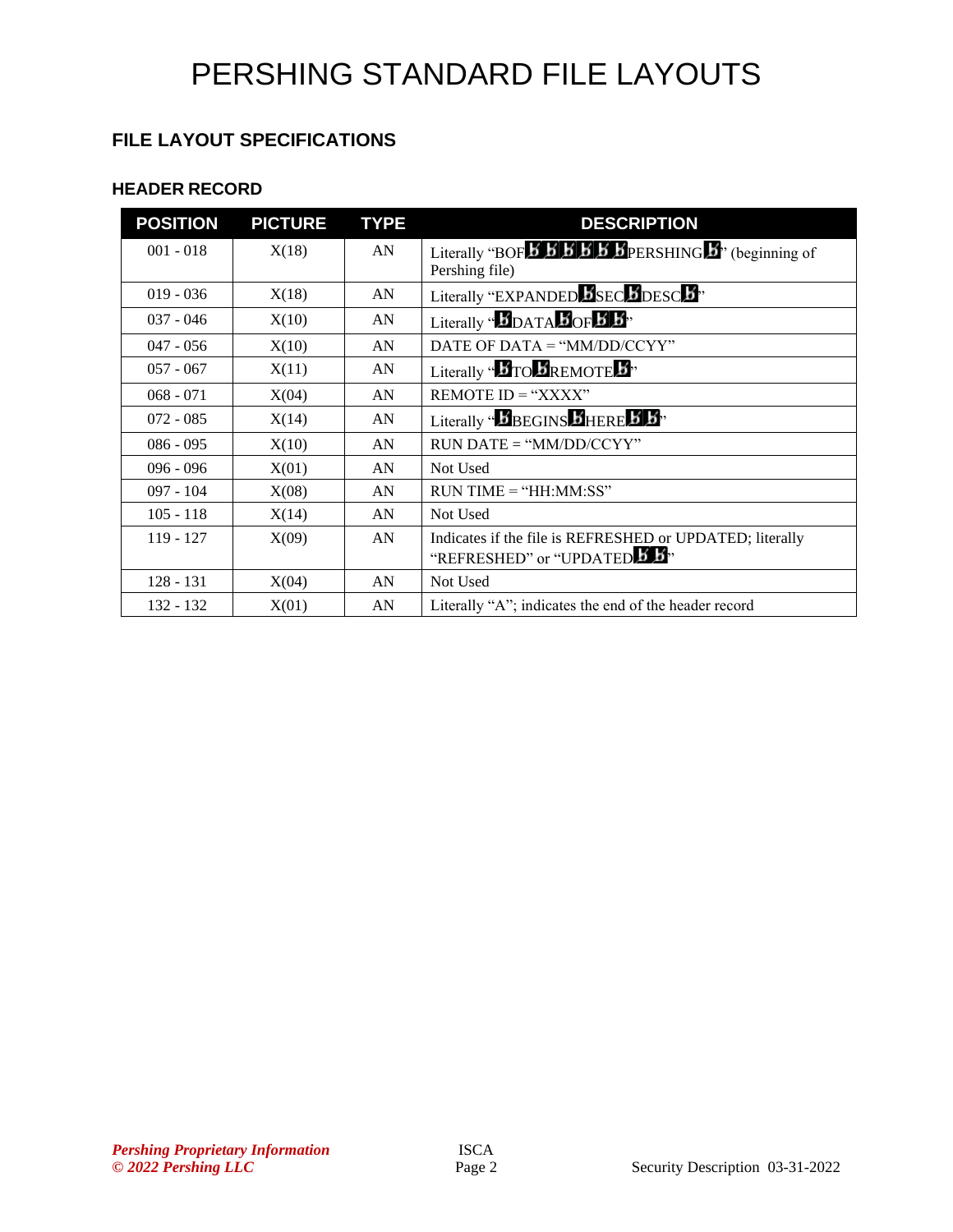#### **DETAIL RECORD A**

| <b>POSITION</b> | <b>PICTURE</b> | <b>TYPE</b> | <b>DESCRIPTION</b>                                                            |
|-----------------|----------------|-------------|-------------------------------------------------------------------------------|
| $001 - 001$     | X(01)          | AN          | RECORD INDICATOR = "A"                                                        |
| $002 - 007$     | 9(06)          | N           | RECORD ID SEQUENCE NUMBER; begins with "000001"                               |
| $008 - 016$     | X(09)          | AN          | <b>CUSIP NUMBER</b>                                                           |
| $017 - 017$     | X(01)          | AN          | SECURITY TYPE; see Appendix B for values                                      |
| $018 - 018$     | X(01)          | AN          | SECURITY MODIFIER; see Appendix B for values                                  |
| $019 - 019$     | X(01)          | AN          | SECURITY CALCULATION CODE; see Appendix B                                     |
| $020 - 020$     | X(01)          | AN          | PRIMARY EXCHANGE; values include:                                             |
|                 |                |             | " $1$ " = New York Stock Exchange (NYSE)                                      |
|                 |                |             | " $2$ " = NYSE ALT (formerly AMEX)                                            |
|                 |                |             | " $3$ " = Philadelphia (PHIL)                                                 |
|                 |                |             | " $4$ " = Over the Counter (OTC)                                              |
|                 |                |             | " $5$ " = Regional/Foreign                                                    |
|                 |                |             | " $6$ " = Chicago Exchange (CHX)                                              |
|                 |                |             | " $7$ " = Chicago Board Options Exchange (CBOE)                               |
|                 |                |             | "8" = Over the Counter/NSCC, OTC/NASDAQ                                       |
|                 |                |             | " $9$ " = NYSE Arca (formerly PSE)                                            |
|                 |                |             | " $B$ " = BATS Exchange                                                       |
|                 |                |             | "E" = Investors Exchange (IEXG) (effective $3rd Q$ 2019)                      |
| $021 - 027$     | s9(04)v9(03)   | $\mathbf N$ | COUPON RATE FOR FIXED INCOME SECURITIES or<br>INDICATED DIVIDEND FOR EQUITIES |
| $028 - 034$     | 9(07)          | N           | MATURITY/OPTION EXPIRE DATE, in CCYYDDD format                                |
| $035 - 043$     | X(09)          | AN          | UNDERLYING SECURITY CUSIP                                                     |
| $044 - 052$     | s9(05)v9(04)   | N           | FIRST CALL PRICE FOR FIXED INCOME or STRIKE PRICE<br>FOR OPTION               |
| $053 - 061$     | s9(05)v9(04)   | ${\bf N}$   | FIRST PAR CALL PRICE FOR FIXED INCOME or UNITS<br>FOR OPTION                  |
| $062 - 071$     | X(10)          | AN          | PRIMARY SYMBOL                                                                |
| $072 - 073$     | X(02)          | AN          | INTEREST FREQUENCY; see Appendix A for values                                 |
| $074 - 074$     | X(01)          | AN          | BOND CLASS; values include:                                                   |
|                 |                |             | $\mathbf{a} \cdot \mathbf{b}$ <sup>3</sup> = Non-bond                         |
|                 |                |             | " $1"$ = Registered                                                           |
|                 |                |             | " $2"$ = Coupon                                                               |
|                 |                |             | " $4$ " = Interchangeable                                                     |
|                 |                |             | " $6$ " = Book Entry Only                                                     |
| $075 - 076$     | X(02)          | AN          | FIRST COUPON DAY; values include: 01-31                                       |
| $077 - 077$     | X(01)          | AN          | CALL INDICATOR; values include:                                               |
|                 |                |             | " $\mathbf{b}$ " = Non-bond                                                   |
|                 |                |             | " $C$ " = Callable                                                            |
|                 |                |             | " $E$ " = Called                                                              |
|                 |                |             | $H$ "= Prerefunded<br>(cont.)                                                 |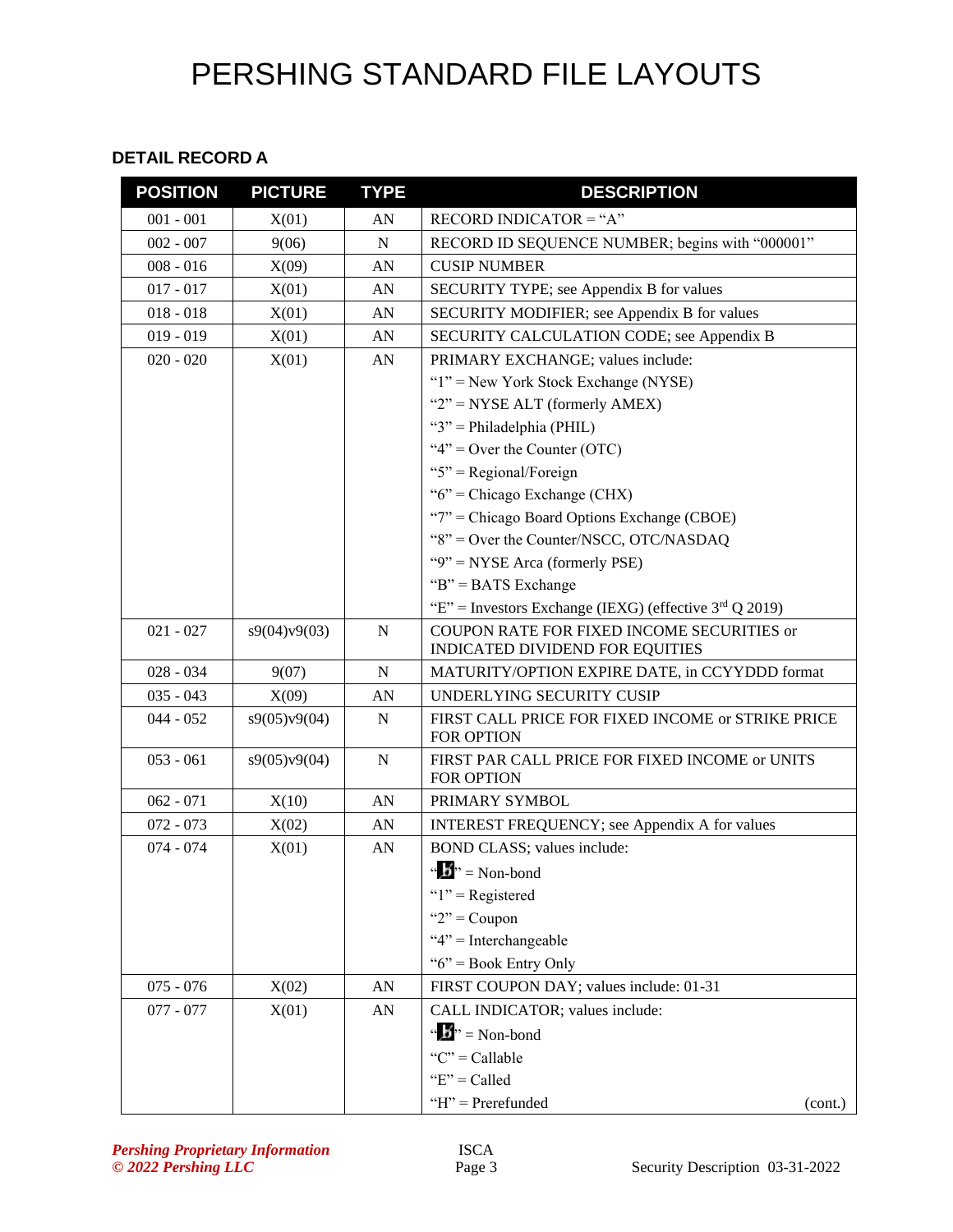| <b>POSITION</b> | <b>PICTURE</b> | <b>TYPE</b> | <b>DESCRIPTION</b>                                                                |
|-----------------|----------------|-------------|-----------------------------------------------------------------------------------|
|                 |                |             | " $M$ " = Matured                                                                 |
|                 |                |             | " $N$ " = Not Callable                                                            |
|                 |                |             | " $S$ " = Escrowed to Maturity                                                    |
| $078 - 078$     | X(01)          | AN          | PUT INDICATOR; values include:                                                    |
|                 |                |             | "M" = Conditional or Limited Put                                                  |
|                 |                |             | " $P$ " = Mandatory Put                                                           |
|                 |                |             | " $1$ " = One Time Optional Put                                                   |
|                 |                |             | " $\mathbf{B}$ " = Not Applicable                                                 |
| $079 - 085$     | 9(07)          | N           | NEXT PAR CALL DATE, in CCYYDDD format                                             |
| $086 - 092$     | 9(07)          | N           | PREREFUNDED DATE, in CCYYDDD format                                               |
| 093 - 099       | 9(07)          | N           | NEXT PREMIUM CALL DATE, in CCYYDDD format                                         |
| $100 - 106$     | 9(07)          | N           | DATED DATE FOR FIXED INCOME or EX- DIVIDEND<br>DATE FOR EQUITY, in CCYYDDD format |
| $107 - 113$     | 9(07)          | $\mathbf N$ | FIRST COUPON FOR FIXED INCOME or PAYABLE DATE<br>FOR EQUITY, in CCYYDDD format    |
| $114 - 120$     | 9(07)          | ${\bf N}$   | For Pershing Internal Use                                                         |
| $121 - 121$     | X(01)          | AN          | FEDERAL MARGINABLE INDICATOR, effective 4th Q 2020,<br>TBA; values include:       |
|                 |                |             | " $Y$ " = Marginable                                                              |
|                 |                |             | " $N$ " = Not marginable                                                          |
| $122 - 122$     | X(01)          | AN          | CONTINUOUS NET SETT. (CNS) ELIGIBLE CODE; values:                                 |
|                 |                |             | " $1$ " = Eligible                                                                |
|                 |                |             | " $\mathbf{B}$ " = Not Eligible                                                   |
| $123 - 123$     | X(01)          | AN          | DEPOSITORY TRUST & CLEARING CORPORATION<br>(DTCC) ELIGIBLE CODE; values include:  |
|                 |                |             | " $1$ " = Eligible                                                                |
|                 |                |             | " $\mathbf{B}$ " = Not Eligible                                                   |
| $124 - 124$     | X(01)          | AN          | NATIONAL SECURITIES CLEARING CORPORATION<br>(NSCC) ELIGIBLE CODE; values include: |
|                 |                |             | " $1$ " = Eligible                                                                |
|                 |                |             | " $\mathbf{B}$ " = Not Eligible                                                   |
| $125 - 125$     | X(01)          | ${\rm AN}$  | FOREIGN SECURITY; values include:                                                 |
|                 |                |             | $\mathbf{B}^{\prime\prime}$ = Domestic                                            |
|                 |                |             | " $1$ " = Foreign                                                                 |
|                 |                |             | "2" = Canadian or American Depositary Receipt                                     |
| $126 - 127$     | X(02)          | AN          | SECOND COUPON DAY; values include: 01-31 (only applicable                         |
|                 |                |             | to a semi-annual cycle)                                                           |
| $128 - 128$     | X(01)          | AN          | DIVIDEND/INTEREST PAYMENT METHOD; values include:                                 |
|                 |                |             | $\mathbf{A}$ $\mathbf{B}$ <sup>3</sup> = No Announcement                          |
|                 |                |             | " $3"$ = Cash"                                                                    |
|                 |                |             | " $5$ " = Stock                                                                   |
|                 |                |             | " $7" = Spin-Off$<br>(cont.)                                                      |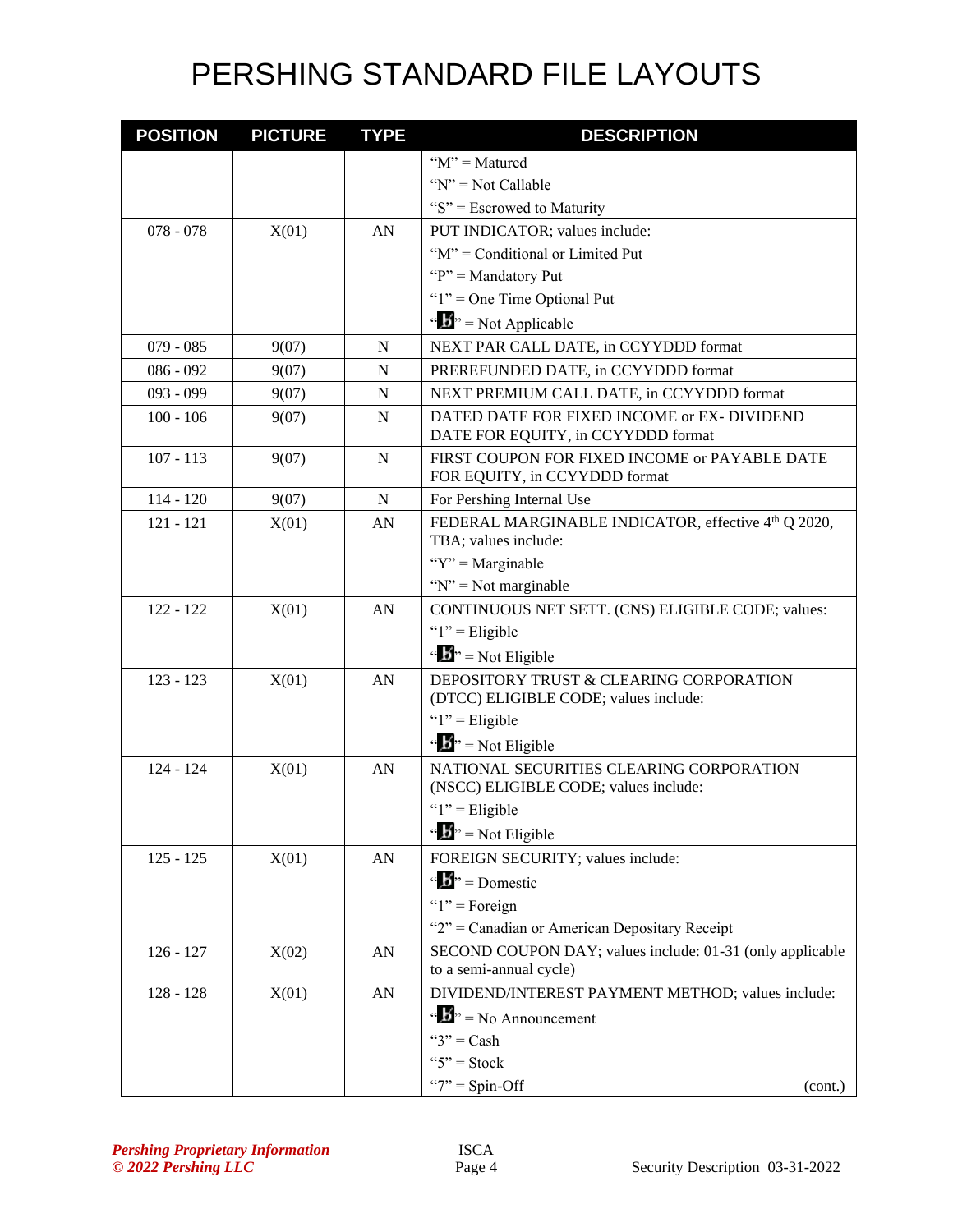| <b>POSITION</b> | <b>PICTURE TYPE</b> |    | <b>DESCRIPTION</b>                            |
|-----------------|---------------------|----|-----------------------------------------------|
|                 |                     |    | $\degree$ S <sup>1</sup> = Bond Interest      |
| 129 - 131       | X(03)               | AN | MINOR PRODUCT CODE; see Appendix B for values |
| 132 - 132       | X(01)               | AN | Literally "X"; indicates the end of record A  |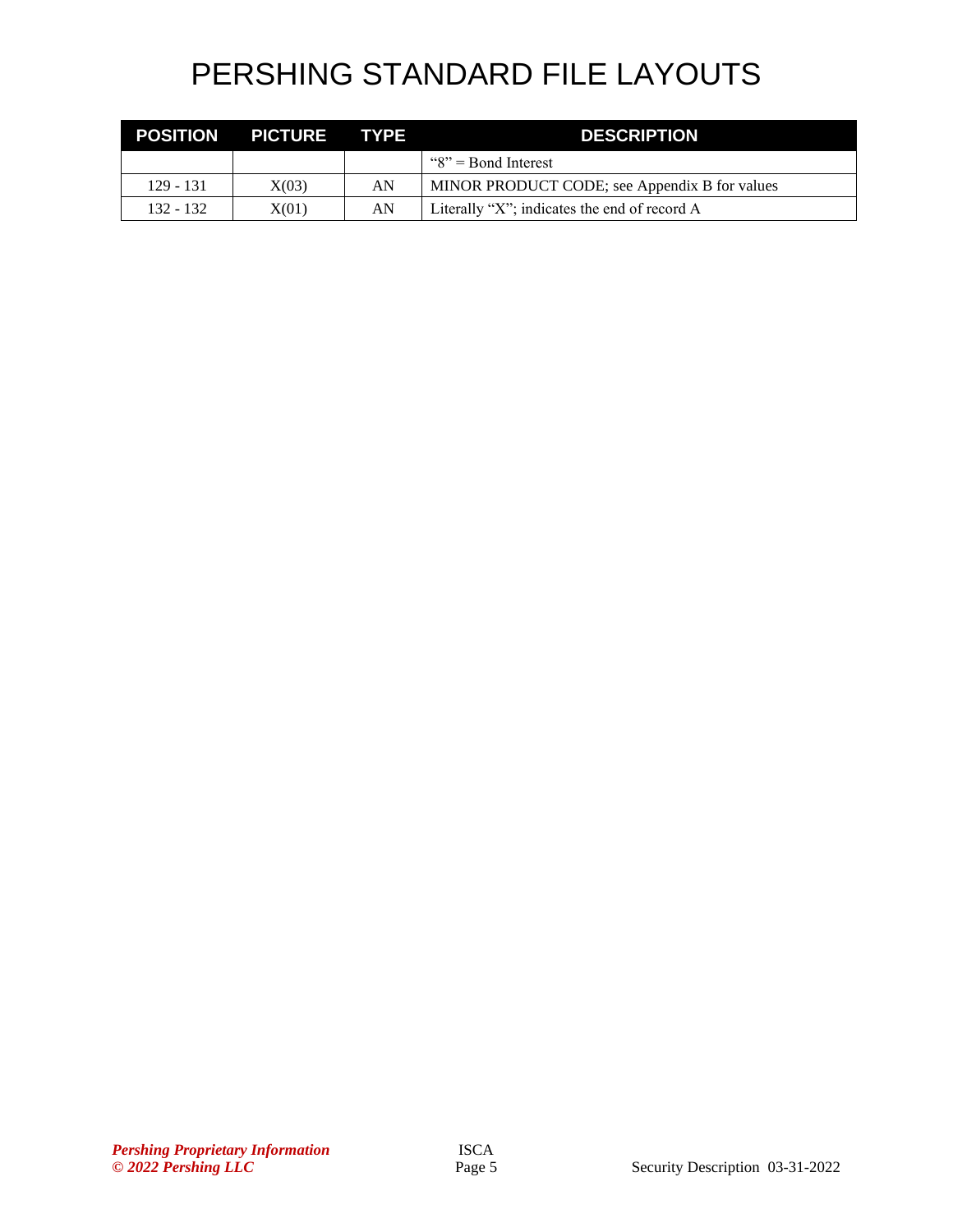#### **DETAIL RECORD B**

| <b>POSITION</b> | <b>PICTURE</b> | <b>TYPE</b> | <b>DESCRIPTION</b>                                                                                                                                                                                                                                                                                                        |
|-----------------|----------------|-------------|---------------------------------------------------------------------------------------------------------------------------------------------------------------------------------------------------------------------------------------------------------------------------------------------------------------------------|
| $001 - 001$     | X(01)          | AN          | RECORD INDICATOR = "B"                                                                                                                                                                                                                                                                                                    |
| $002 - 007$     | 9(06)          | $\mathbf N$ | RECORD ID SEQUENCE NUMBER; begins with "000001"                                                                                                                                                                                                                                                                           |
| $008 - 016$     | X(09)          | AN          | <b>CUSIP NUMBER</b>                                                                                                                                                                                                                                                                                                       |
| $017 - 019$     | X(03)          | AN          | Not Used                                                                                                                                                                                                                                                                                                                  |
| $020 - 020$     | X(01)          | AN          | ETF INDICATOR; values include:                                                                                                                                                                                                                                                                                            |
|                 |                |             | "Y" = Exchange Traded Fund                                                                                                                                                                                                                                                                                                |
|                 |                |             | "N" = Not Exchange Traded Fund                                                                                                                                                                                                                                                                                            |
|                 |                |             | The next five fields contain prices from our legacy system, which are not as robust as the fields found in Record F.<br>We encourage you to use Record F for your prices. The fields are considerably larger.                                                                                                             |
| $021 - 029$     | s9(05)v9(04)   | $\mathbf N$ | <b>BID PRICE</b>                                                                                                                                                                                                                                                                                                          |
| $030 - 038$     | s9(05)v9(04)   | N           | <b>ASK PRICE</b>                                                                                                                                                                                                                                                                                                          |
| $039 - 047$     | s9(05)v9(04)   | N           | PREVIOUS DAY PRICE                                                                                                                                                                                                                                                                                                        |
| $048 - 056$     | s9(05)v9(04)   | N           | <b>LATEST PRICE</b>                                                                                                                                                                                                                                                                                                       |
| $057 - 065$     | s9(05)v9(04)   | $\mathbf N$ | <b>END OF MONTH PRICE</b>                                                                                                                                                                                                                                                                                                 |
| $066 - 078$     | 9(13)          | N           | ROUND LOT QUANTITY                                                                                                                                                                                                                                                                                                        |
| $079 - 079$     | X(01)          | AN          | DIVIDEND REINVESTMENT ELIGIBILITY INDICATOR (for<br>Mutual Funds please refer to the MFDS file); values include:                                                                                                                                                                                                          |
|                 |                |             | "A" = Auto UIT Reinvestment (effective early $2nd Q 2016$ )                                                                                                                                                                                                                                                               |
|                 |                |             | " $D$ " = DTC reinvestment                                                                                                                                                                                                                                                                                                |
|                 |                |             | " $I$ " = Inactive                                                                                                                                                                                                                                                                                                        |
|                 |                |             | " $R$ " = Reinvest eligible                                                                                                                                                                                                                                                                                               |
|                 |                |             | $\mathbf{B}^{\prime\prime}$ = Not reinvest eligible                                                                                                                                                                                                                                                                       |
| $080 - 086$     | 9(07)          | N           | PREVIOUS PRICE DATE, in CCYYDDD format                                                                                                                                                                                                                                                                                    |
| 087 - 093       | 9(07)          | $\mathbf N$ | LATEST PRICE DATE, in CCYYDDD format                                                                                                                                                                                                                                                                                      |
| $094 - 100$     | 9(07)          | N           | END OF MONTH PRICE DATE, in CCYYDDD format                                                                                                                                                                                                                                                                                |
| $101 - 107$     | 9(07)          | ${\bf N}$   | RECORD DATE, in CCYYDDD format                                                                                                                                                                                                                                                                                            |
| $108 - 108$     | X(01)          | AN          | FUNDVEST INDICATOR; values include:                                                                                                                                                                                                                                                                                       |
|                 |                |             | " $Y$ " = Yes; participates in FundVest program                                                                                                                                                                                                                                                                           |
|                 |                |             | " $N$ " = No; does not participate in FundVest program                                                                                                                                                                                                                                                                    |
|                 |                |             | " $\mathbf{L}$ " = Does not participate in FundVest program or N/A                                                                                                                                                                                                                                                        |
| $109 - 111$     | X(03)          | AN          | COUNTRY CODE; see Appendix Q for values                                                                                                                                                                                                                                                                                   |
| $112 - 115$     | X(04)          | AN          | STANDARD & POORS RATING; values can be found from S&P<br>website; effective mid-March, 2012, values in this field will be<br>displayed for customer destinations and only if the customer has a<br>re-distribution agreement with S&P noted in Pershing's BPAI<br>application; Pershing-specific internal values include: |
|                 |                |             | "007 $\mathbf{B}$ " = Non-rated<br>" $008$ $\mathbf{F}$ " = No ratings available                                                                                                                                                                                                                                          |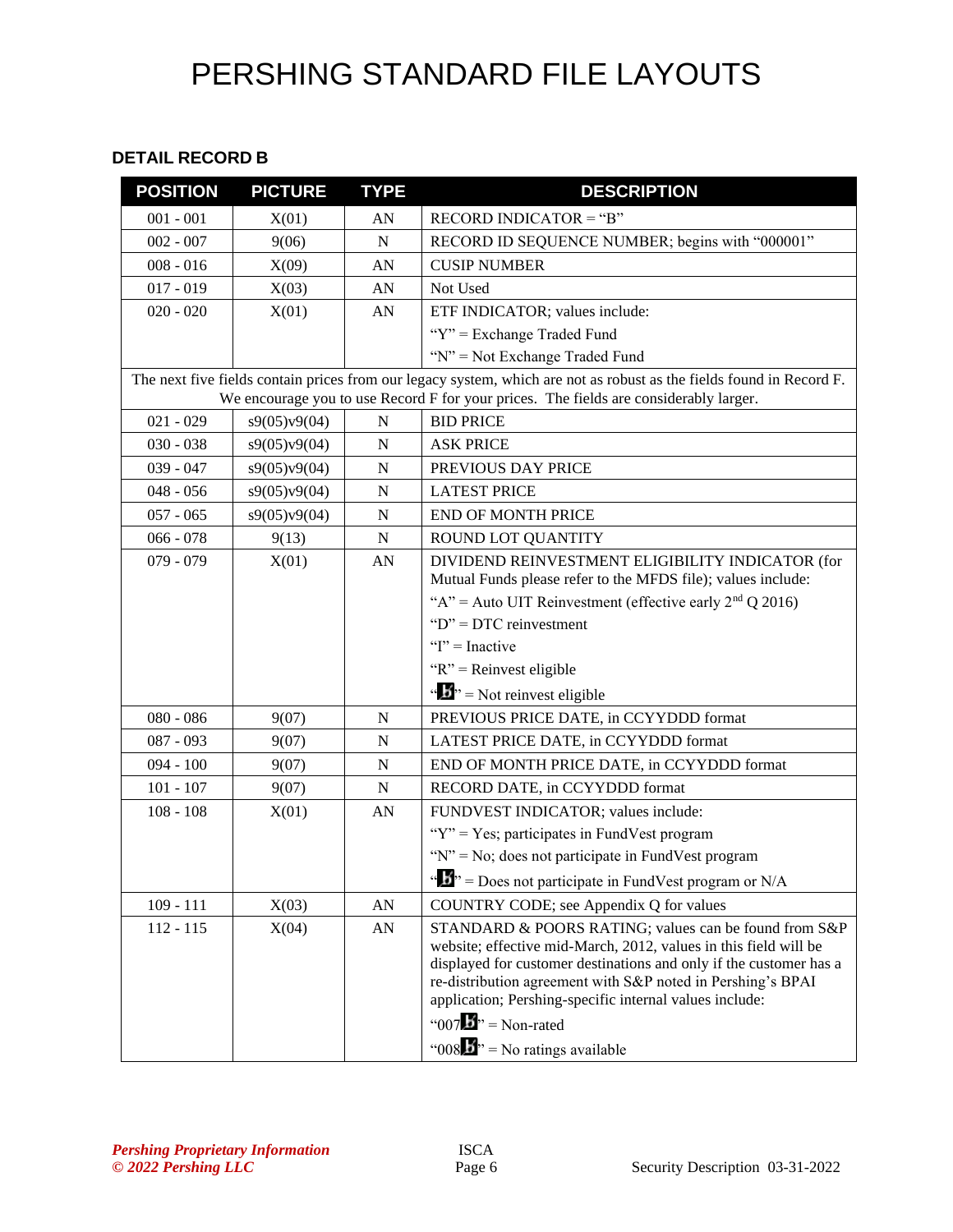| <b>POSITION</b> | <b>PICTURE</b> | <b>TYPE</b> | <b>DESCRIPTION</b>                                                               |
|-----------------|----------------|-------------|----------------------------------------------------------------------------------|
| $116 - 120$     | X(05)          | AN          | MOODYS RATING; values can be found from Moody's website;                         |
|                 |                |             | Pershing-specific internal values include:                                       |
|                 |                |             | "007 $\overrightarrow{B}$ $\overrightarrow{B}$ " = Non-rated                     |
|                 |                |             | "008 $\mathbf{B}$ $\mathbf{B}$ " = No ratings available                          |
| $121 - 121$     | X(01)          | AN          | BOND SUB CLASS; values include:                                                  |
|                 |                |             | " $\mathbf{b}$ " = Normal                                                        |
|                 |                |             | " $3$ " = Bond in Default                                                        |
|                 |                |             | "7" = Bond Trading Flat                                                          |
| $122 - 125$     | X(04)          | AN          | RESTRICTION INDICATOR; values include:                                           |
|                 |                |             | " $144A$ " = SEC Rule $144A$                                                     |
|                 |                |             | "UNKN" = Unknown or Not Restricted                                               |
| $126 - 126$     | X(01)          | AN          | TRACE INDICATOR; values include:                                                 |
|                 |                |             | " $Y$ " = Trace Security"                                                        |
|                 |                |             | " $N$ " = Non-Trace Security"                                                    |
| $127 - 127$     | X(01)          | AN          | NEW INTEREST CALCULATION CODE (replacing Rec. A,                                 |
|                 |                |             | pos. 121); values include:                                                       |
|                 |                |             | $\mathbf{B}^{\prime\prime}$ = Not Applicable                                     |
|                 |                |             | " $0$ " = Manually pre-figure coupon interest, if appropriate;<br>otherwise, N/A |
|                 |                |             | " $1$ " = 30/360                                                                 |
|                 |                |             | " $2$ " = 30/365                                                                 |
|                 |                |             | " $3" = 30/Actual$                                                               |
|                 |                |             | " $4$ " = Actual/360                                                             |
|                 |                |             | " $5$ " = Actual/365                                                             |
|                 |                |             | " $6$ " = Actual/Actual                                                          |
|                 |                |             | " $A$ " = 30/360 ISMA (Int'l Securities Market Association)                      |
| $128 - 131$     | X(04)          | AN          | STANDARD INDUSTRIAL CLASSIFICATION (SIC) CODE                                    |
| 132 - 132       | X(01)          | AN          | Literally "X"; indicates the end of record B                                     |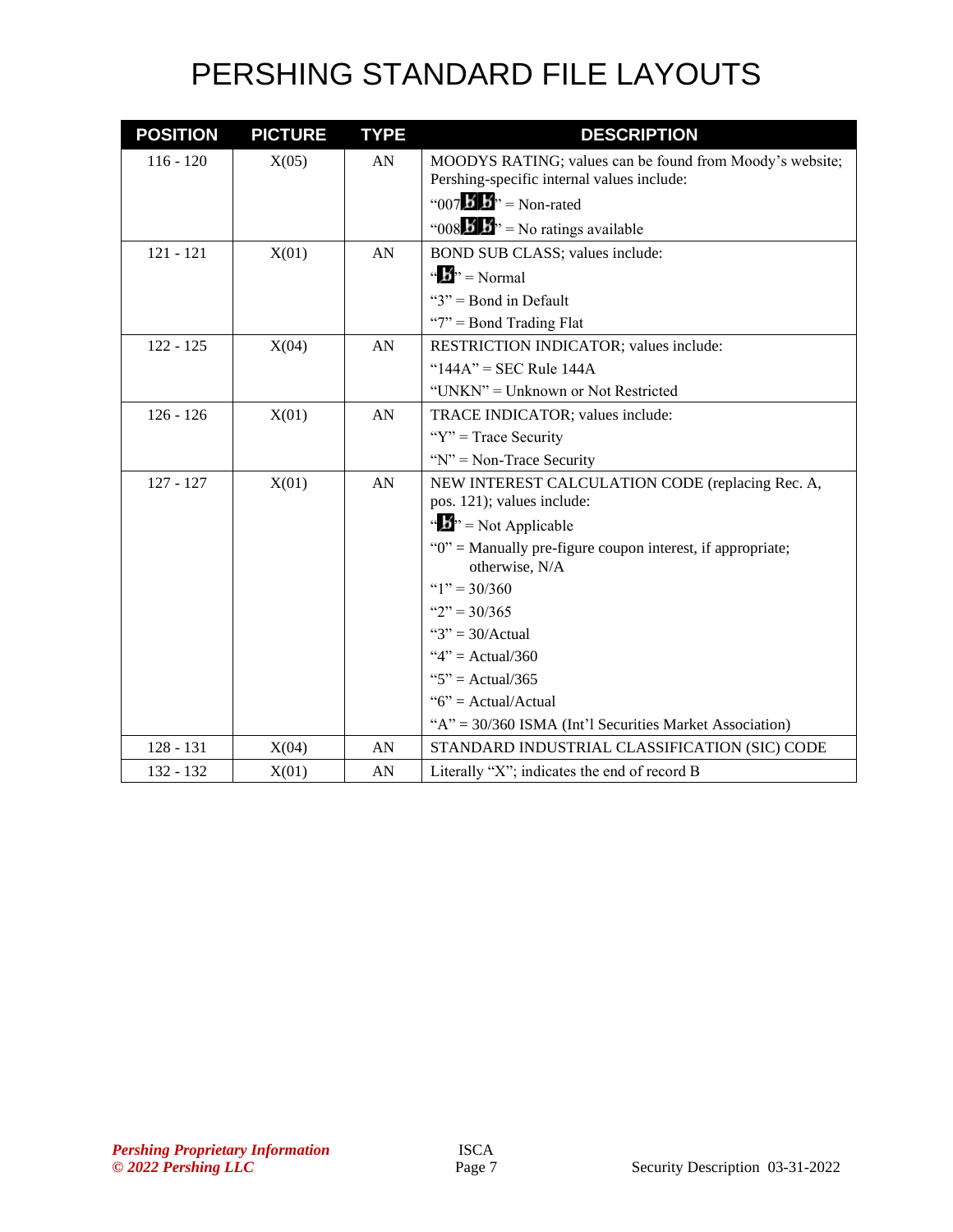#### **DETAIL RECORD C**

| <b>POSITION</b> | <b>PICTURE</b> | <b>TYPE</b> | <b>DESCRIPTION</b>                                                                                                |
|-----------------|----------------|-------------|-------------------------------------------------------------------------------------------------------------------|
| $001 - 001$     | X(01)          | AN          | RECORD INDICATOR = " $C$ "                                                                                        |
| $002 - 007$     | 9(06)          | $\mathbf N$ | RECORD ID SEQUENCE NUMBER; begins with "000001"                                                                   |
| $008 - 016$     | X(09)          | AN          | <b>CUSIP NUMBER</b>                                                                                               |
| $017 - 017$     | X(01)          | AN          | STATE TAX INDICATOR; values include:                                                                              |
|                 |                |             | " $Y$ " = State taxable                                                                                           |
|                 |                |             | " $N$ " = Not state taxable                                                                                       |
|                 |                |             | $"U"$ = Unknown                                                                                                   |
|                 |                |             | $\mathbf{B}^{\prime\prime}$ = Not applicable                                                                      |
|                 |                |             | The following two fields break out the characteristics of the information in position 131, to be retired TBA      |
| $018 - 018$     | X(01)          | AN          | FEDERAL TAXABLE STATUS INDICATOR; values include:                                                                 |
|                 |                |             | " $Y$ " = Subject to Federal income tax                                                                           |
|                 |                |             | " $N$ " = Not subject to Federal income tax                                                                       |
|                 |                |             | $"U"$ = Unknown                                                                                                   |
|                 |                |             | $\mathbf{B}^{\prime\prime}$ = Not applicable                                                                      |
| $019 - 019$     | X(01)          | AN          | ALT. MINIMUM TAX (AMT) INDICATOR; values include:                                                                 |
|                 |                |             | "Y" = Subject to Alternative Minimum Tax                                                                          |
|                 |                |             | " $N$ " = Not subject to Alternative Minimum Tax                                                                  |
|                 |                |             | $"U"$ = Unknown                                                                                                   |
|                 |                |             | " $\mathbf{B}$ " = Not applicable                                                                                 |
| $020 - 020$     | X(01)          | AN          | REGULATED INVESTMENT COMPANY (RIC) INDICATOR;<br>applies only to Equities, Mutual Funds and UITs; values include: |
|                 |                |             | "Y" = Elected to be treated as a Regulated Inv. Company                                                           |
|                 |                |             | "N" = Elected not to be treated as a Regulated Inv. Company                                                       |
|                 |                |             | " $U$ " = Unknown                                                                                                 |
|                 |                |             | " $\mathbf{B}$ " = Not applicable                                                                                 |
| $021 - 021$     | X(01)          | AN          | NUMBER OF DESCRIPTION LINES                                                                                       |
| $022 - 041$     | X(20)          | AN          | SECURITY DESCRIPTION LINE 1                                                                                       |
| $042 - 061$     | X(20)          | AN          | <b>SECURITY DESCRIPTION LINE 2</b>                                                                                |
| $062 - 081$     | X(20)          | AN          | <b>SECURITY DESCRIPTION LINE 3</b>                                                                                |
| 082 - 101       | X(20)          | AN          | SECURITY DESCRIPTION LINE 4                                                                                       |
| $102 - 121$     | X(20)          | AN          | <b>SECURITY DESCRIPTION LINE 5</b>                                                                                |
| 122 - 123       | X(02)          | AN          | USER CUSIP IDENTIFIER; values include:                                                                            |
|                 |                |             | "UR" = Universally Recognized                                                                                     |
|                 |                |             | "UD" = User-Defined (User CUSIP)                                                                                  |
| $124 - 130$     | 9(07)          | N           | PRICE PURGE DATE, in CCYYDDD format                                                                               |
| 131 - 131       | X(01)          | ${\rm AN}$  | TAXABLE INDICATOR; values include (pos. 18 & 19, will                                                             |
|                 |                |             | break out the data into two fields - to be retired, TBA):                                                         |
|                 |                |             | " $Y$ " = Security is taxable                                                                                     |
|                 |                |             | " $N$ " = Security is not taxable                                                                                 |
|                 |                |             | "A" = Security is subject to Alternative Min. Tax (AMT) Rate                                                      |
| 132 - 132       | X(01)          | AN          | Literally "X"; indicates the end of record C                                                                      |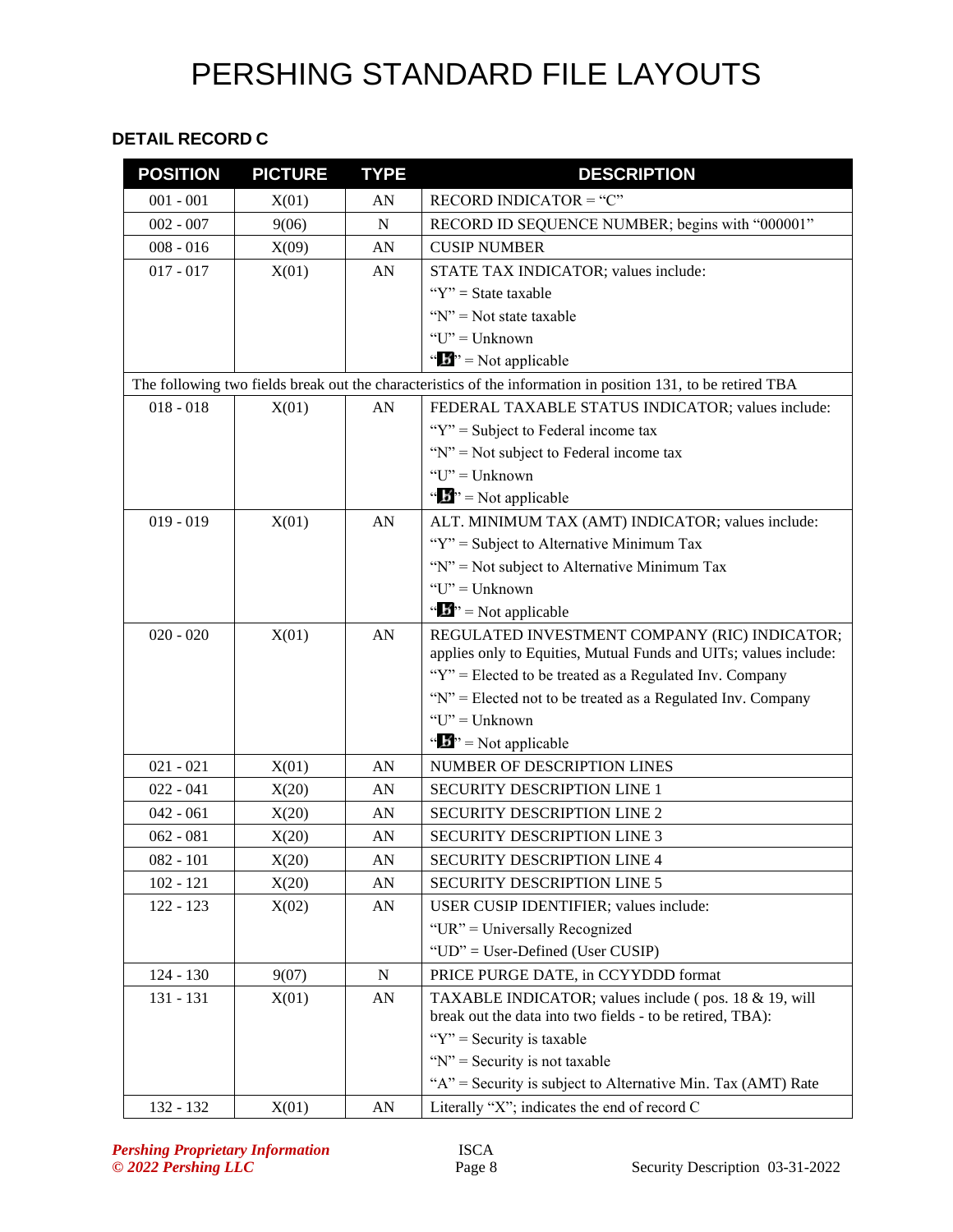#### **DETAIL RECORD D**

| <b>POSITION</b> | <b>PICTURE</b> | <b>TYPE</b> | <b>DESCRIPTION</b>                                                                                                                                                       |
|-----------------|----------------|-------------|--------------------------------------------------------------------------------------------------------------------------------------------------------------------------|
| $001 - 001$     | X(01)          | AN          | RECORD INDICATOR $=$ "D"                                                                                                                                                 |
| $002 - 007$     | 9(06)          | $\mathbf N$ | RECORD ID SEQUENCE NUMBER; begins with "000001"                                                                                                                          |
| $008 - 016$     | X(09)          | AN          | <b>CUSIP NUMBER</b>                                                                                                                                                      |
| $017 - 020$     | X(04)          | AN          | Not Used                                                                                                                                                                 |
| $021 - 040$     | X(20)          | AN          | <b>SECURITY DESCRIPTION LINE 6</b>                                                                                                                                       |
| $041 - 049$     | s9(05)v9(04)   | $\mathbf N$ | <b>PUT PRICE</b>                                                                                                                                                         |
| $050 - 056$     | 9(07)          | N           | PUT DATE, in CCYYDDD format                                                                                                                                              |
| $057 - 065$     | s9(05)v9(04)   | $\mathbf N$ | SECOND PREMIUM CALL PRICE                                                                                                                                                |
| $066 - 072$     | 9(07)          | ${\bf N}$   | SECOND PREMIUM CALL DATE, in CCYYDDD format                                                                                                                              |
| $073 - 079$     | 9(07)          | ${\bf N}$   | CALLED DATE, in CCYYDDD format (security that has been<br>called)                                                                                                        |
| $080 - 087$     | X(08)          | AN          | <b>POOL NUMBER</b>                                                                                                                                                       |
| $088 - 097$     | s9(02)v9(08)   | ${\bf N}$   | FACTOR; displays the percentage value applied to a mortgage-<br>backed pool, inflation protected bond, or other type of security to<br>obtain a current amortized amount |
| $098 - 104$     | 9(07)          | $\mathbf N$ | FACTOR DATE, in CCYYDDD format                                                                                                                                           |
| $105 - 114$     | s9(02)v9(08)   | ${\bf N}$   | PREVIOUS FACTOR                                                                                                                                                          |
| $115 - 121$     | 9(07)          | ${\bf N}$   | PREVIOUS FACTOR DATE, in CCYYDDD format                                                                                                                                  |
| $122 - 122$     | X(01)          | AN          | VARIABLE RATE INDICATOR; values include:                                                                                                                                 |
|                 |                |             | " $Y$ " = Variable Rate Security"                                                                                                                                        |
|                 |                |             | "N" = Not a Variable Rate Security                                                                                                                                       |
|                 |                |             | $\mathbf{w} \cdot \mathbf{w} = \mathbf{N}$ ot Applicable                                                                                                                 |
| $123 - 129$     | 9(07)          | $\mathbf N$ | NEXT/LAST COUPON DATE, in CCYYDDD format                                                                                                                                 |
| $130 - 130$     | X(01)          | AN          | STRUCTURED PRODUCT INDICATOR; effective 12/01/2017;<br>values include:                                                                                                   |
|                 |                |             | " $Y$ " = Structured product                                                                                                                                             |
|                 |                |             | " $N$ " = Not a structured product                                                                                                                                       |
| $131 - 131$     | X(01)          | AN          | PERPETUAL BOND INDICATOR; values include:                                                                                                                                |
|                 |                |             | " $Y$ " = Perpetual Bond                                                                                                                                                 |
|                 |                |             | "N" = Not a Perpetual Bond                                                                                                                                               |
| 132 - 132       | X(01)          | AN          | Literally "X"; indicates the end of record D                                                                                                                             |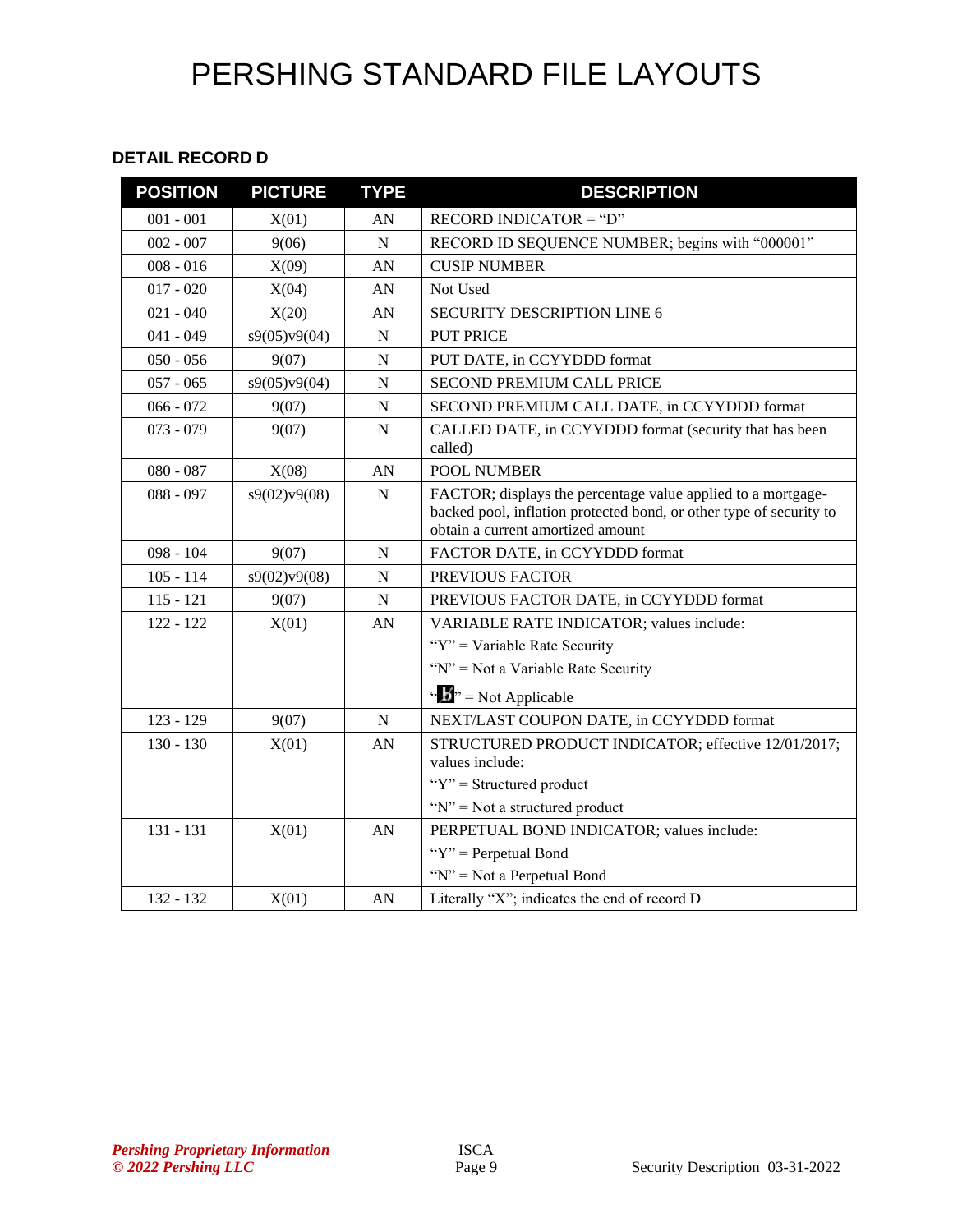#### **DETAIL RECORD E**

| <b>POSITION</b> | <b>PICTURE</b> | <b>TYPE</b> | <b>DESCRIPTION</b>                                                                                                                                                                                                      |
|-----------------|----------------|-------------|-------------------------------------------------------------------------------------------------------------------------------------------------------------------------------------------------------------------------|
| $001 - 001$     | X(01)          | AN          | RECORD INDICATOR = " $E$ "                                                                                                                                                                                              |
| $002 - 007$     | 9(06)          | ${\bf N}$   | RECORD ID SEQUENCE NUMBER; begins with "000001"                                                                                                                                                                         |
| $008 - 016$     | X(09)          | AN          | <b>CUSIP NUMBER</b>                                                                                                                                                                                                     |
| $017 - 020$     | X(04)          | AN          | Not Used                                                                                                                                                                                                                |
| $021 - 038$     | s9(09)v9(09)   | $\mathbf N$ | EXPANDED FIRST CALL PRICE FOR FIXED INCOME OR<br>STRIKE PRICE FOR OPTION                                                                                                                                                |
| $039 - 056$     | s9(09)v9(09)   | $\mathbf N$ | EXPANDED FIRST PAR CALL PRICE FOR FIXED INCOME<br>OR EXERCISE QUANTITY FOR OPTION                                                                                                                                       |
| $057 - 074$     | s9(09)v9(09)   | N           | <b>EXPANDED PUT PRICE</b>                                                                                                                                                                                               |
| $075 - 092$     | s9(09)v9(09)   | $\mathbf N$ | EXPANDED SECOND PREMIUM CALL PRICE                                                                                                                                                                                      |
| $093 - 124$     | X(32)          | AN          | NAME OF THE ISSUER OF THE SECURITY                                                                                                                                                                                      |
| $125 - 127$     | X(03)          | AN          | ISSUING CURRENCY; see Appendix "N", Currency Codes                                                                                                                                                                      |
| $128 - 128$     | X(01)          | AN          | <b>GLOBALLY LOCKED SECURITY INDICATOR; values</b><br>include:                                                                                                                                                           |
|                 |                |             | "Y" = Security is Globally Locked<br>" $N$ " = Security is not Globally Locked                                                                                                                                          |
| $129 - 129$     | X(01)          | AN          | GLOBALLY LOCKED REASON CODE; values include:                                                                                                                                                                            |
|                 |                |             | " $0$ " = DTCC applied Global Lock                                                                                                                                                                                      |
|                 |                |             | "1" = DTCC applied Global Lock - Compliance-related                                                                                                                                                                     |
|                 |                |             | " $N$ " = Security not on DTCC                                                                                                                                                                                          |
| $130 - 130$     | X(01)          | AN          | SPECIAL PURPOSE ACQUISITION COMPANY (SPAC)<br>INDICATOR (applies to equity and unit securities); Effective 3 <sup>RD</sup><br>Q, 2021 TBA<br>" $Y$ " = SPAC<br>" $N$ " = Not SPAC<br>$\cdot \cdot \cdot$ Not Applicable |
| $131 - 131$     | X(01)          | AN          | Not Used                                                                                                                                                                                                                |
| 132 - 132       | X(01)          | AN          | Literally "X"; indicates the end of record E                                                                                                                                                                            |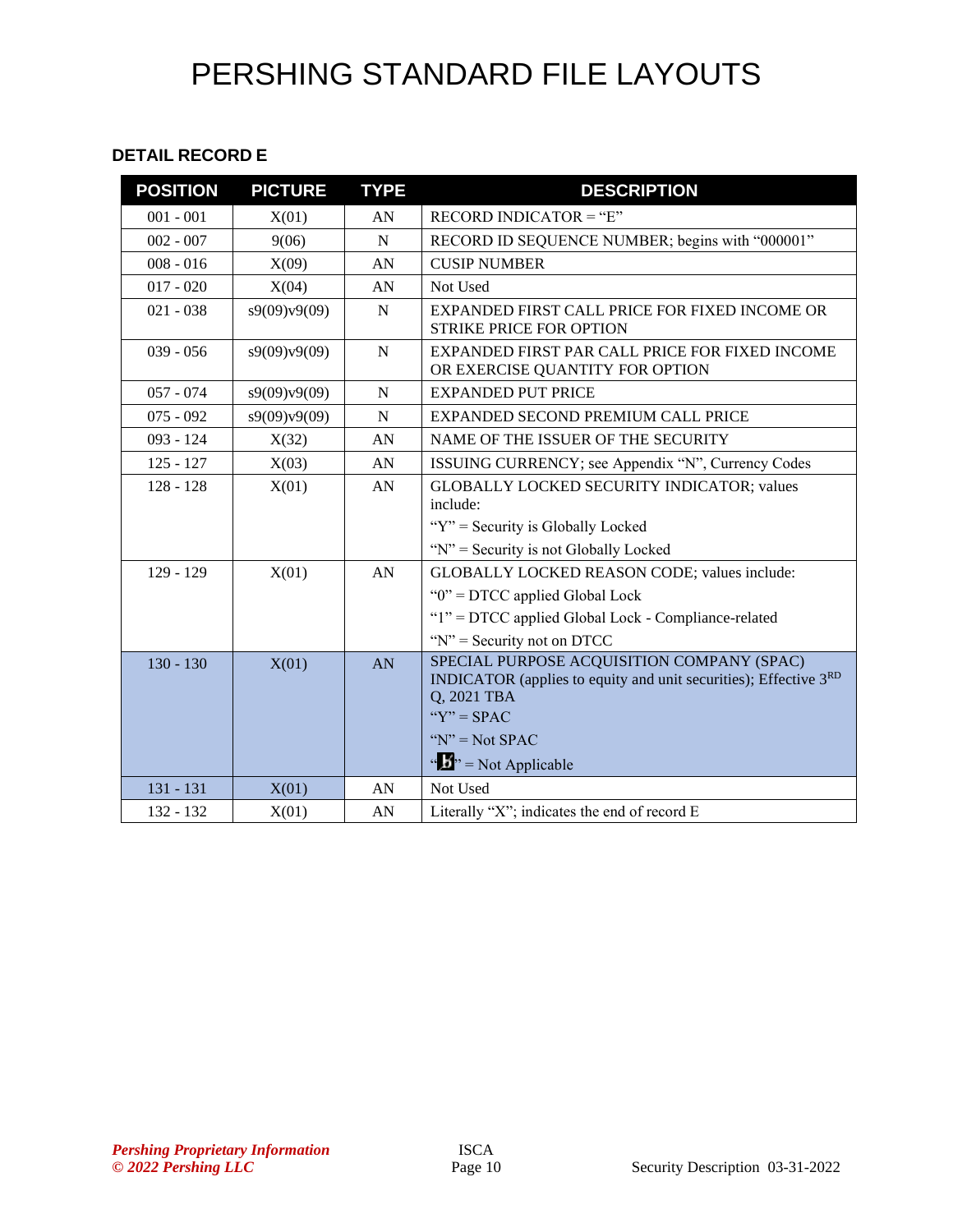#### **DETAIL RECORD F**

| <b>POSITION</b> | <b>PICTURE</b> | <b>TYPE</b> | <b>DESCRIPTION</b>                                                                                                                                                        |
|-----------------|----------------|-------------|---------------------------------------------------------------------------------------------------------------------------------------------------------------------------|
| $001 - 001$     | X(01)          | AN          | $RECORD INDICATOR = "F"$                                                                                                                                                  |
| $002 - 007$     | 9(06)          | N           | RECORD ID SEQUENCE NUMBER; begins with "000001"                                                                                                                           |
| $008 - 016$     | X(09)          | AN          | <b>CUSIP NUMBER</b>                                                                                                                                                       |
| $017 - 020$     | X(04)          | AN          | Not Used                                                                                                                                                                  |
|                 |                |             | Please use the prices on this record instead of those displayed in Record B. They are larger and can accommodate<br>prices greater than 99,999.99, which record B cannot. |
| $021 - 038$     | s9(09)v9(09)   | N           | <b>EXPANDED BID PRICE</b>                                                                                                                                                 |
| $039 - 056$     | s9(09)v9(09)   | N           | <b>EXPANDED ASK PRICE</b>                                                                                                                                                 |
| $057 - 074$     | s9(09)v9(09)   | N           | <b>EXPANDED PREVIOUS DAY PRICE</b>                                                                                                                                        |
| $075 - 092$     | s9(09)v9(09)   | N           | <b>EXPANDED LATEST PRICE</b>                                                                                                                                              |
| $093 - 110$     | s9(09)v9(09)   | N           | <b>EXPANDED END OF MONTH PRICE</b>                                                                                                                                        |
| $111 - 127$     | s9(15)v9(02)   | N           | CONTRACT SHARE QUANTITY                                                                                                                                                   |
| $128 - 131$     | 9(04)          | N           | YEAR COVERED UNDER COST BASIS RULES, in CCYY<br>format; (effective 10/24/2014) other value includes:                                                                      |
|                 |                |             | " $0000$ " = Cost basis date not established                                                                                                                              |
| $132 - 132$     | X(01)          | AN          | Literally "X"; indicates the end of record $F$                                                                                                                            |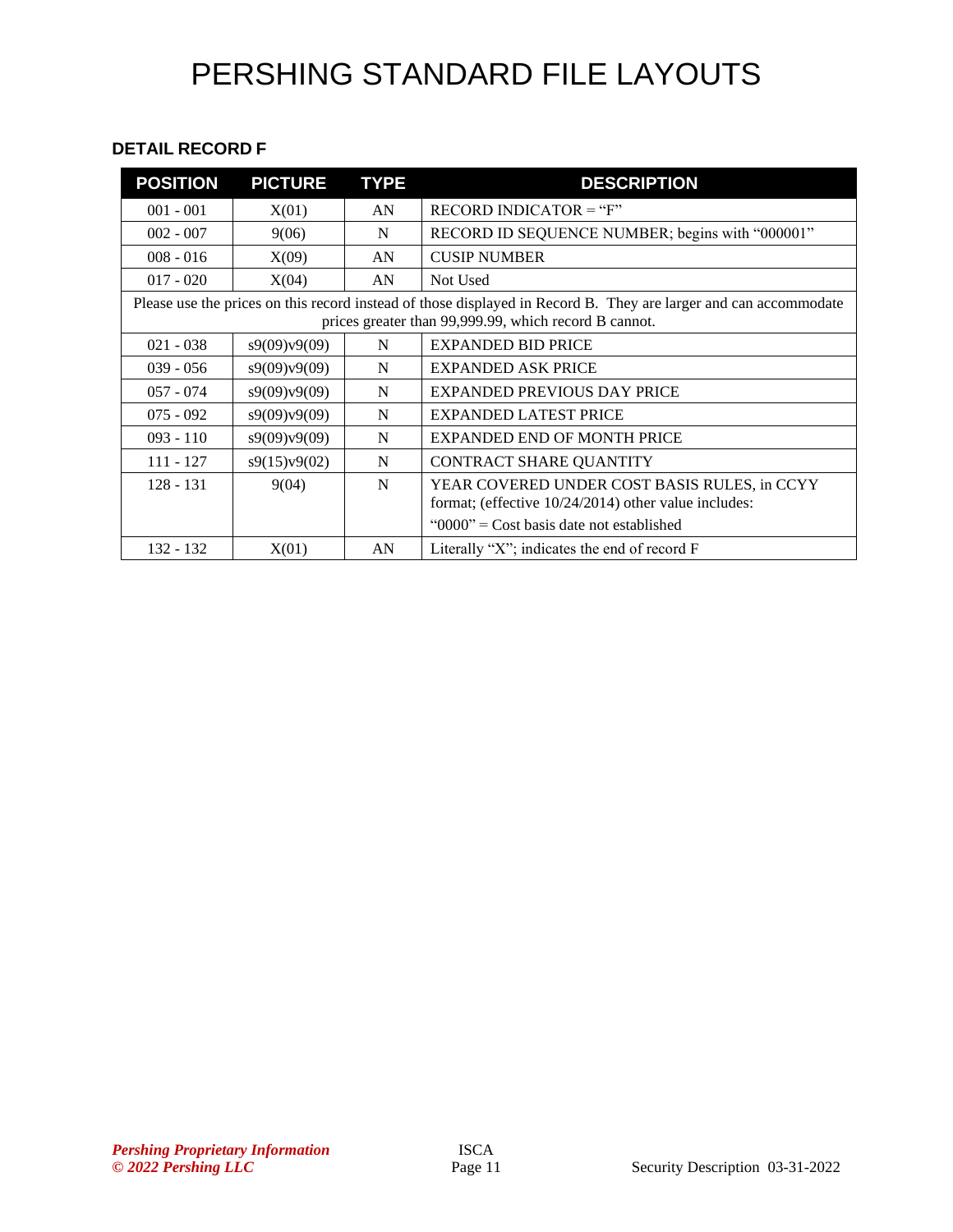#### **DETAIL RECORD G**

| <b>POSITION</b> | <b>PICTURE</b> | <b>TYPE</b> | <b>DESCRIPTION</b>                                                                                                                        |
|-----------------|----------------|-------------|-------------------------------------------------------------------------------------------------------------------------------------------|
| $001 - 001$     | X(01)          | AN          | RECORD INDICATOR = " $G$ "                                                                                                                |
| $002 - 007$     | 9(06)          | $\mathbf N$ | RECORD ID SEQUENCE NUMBER; begins with "000001"                                                                                           |
| $008 - 016$     | X(09)          | AN          | <b>CUSIP NUMBER</b>                                                                                                                       |
| $017 - 020$     | X(04)          | AN          | Not Used                                                                                                                                  |
|                 |                |             | The following three fields are effective $2nd Q$ , 2020                                                                                   |
| $021 - 038$     | 9(09)v9(09)    | N           | DELTA; the ratio of the change in market price of an option<br>relative to the change in the market price of its underlying<br>instrument |
| $039 - 039$     | X(01)          | AN          | DELTA SIGN; values include:                                                                                                               |
|                 |                |             | "+" = $Positive Delta$                                                                                                                    |
|                 |                |             | "-" = Negative Delta                                                                                                                      |
|                 |                |             | $\mathbf{B}^{\prime\prime}$ = Not Applicable                                                                                              |
| $040 - 040$     | X(01)          | AN          | DELTA VALUE PRESENCE INDICATOR; values include:                                                                                           |
|                 |                |             | " $Y$ " = Delta value present for this security                                                                                           |
|                 |                |             | " $N$ " = Delta value not present for this security                                                                                       |
|                 |                |             | $\mathbf{A}^{\mathbf{B}}$ = Not Applicable                                                                                                |
| $041 - 052$     | X(12)          | AN          | Not Used                                                                                                                                  |
| $053 - 064$     | X(12)          | AN          | <b>ISIN CODE</b>                                                                                                                          |
| $065 - 079$     | X(15)          | AN          | <b>ISSUER IDENTIFIER</b>                                                                                                                  |
| $080 - 081$     | X(02)          | AN          | Pershing Internal Use Only                                                                                                                |
| $082 - 084$     | X(03)          | AN          | Not Used                                                                                                                                  |
| $085 - 100$     | X(16)          | AN          | SYMBOL OF THE UNDERLYING SECURITY                                                                                                         |
| $101 - 108$     | X(08)          | AN          | ASSET TYPE; see Appendix B for values                                                                                                     |
| $109 - 116$     | X(08)          | AN          | ASSET SUBTYPE; see Appendix B for values                                                                                                  |
| $117 - 124$     | X(08)          | AN          | ASSET SUB-SUBTYPE; see Appendix B for values                                                                                              |
| $125 - 127$     | 9(03)          | N           | PAYMENT DAY DELAYS; number of calendar days                                                                                               |
| $128 - 131$     | X(04)          | AN          | Reserved for future Rating                                                                                                                |
| 132 - 132       | X(01)          | AN          | Literally "X"; indicates the end of record G                                                                                              |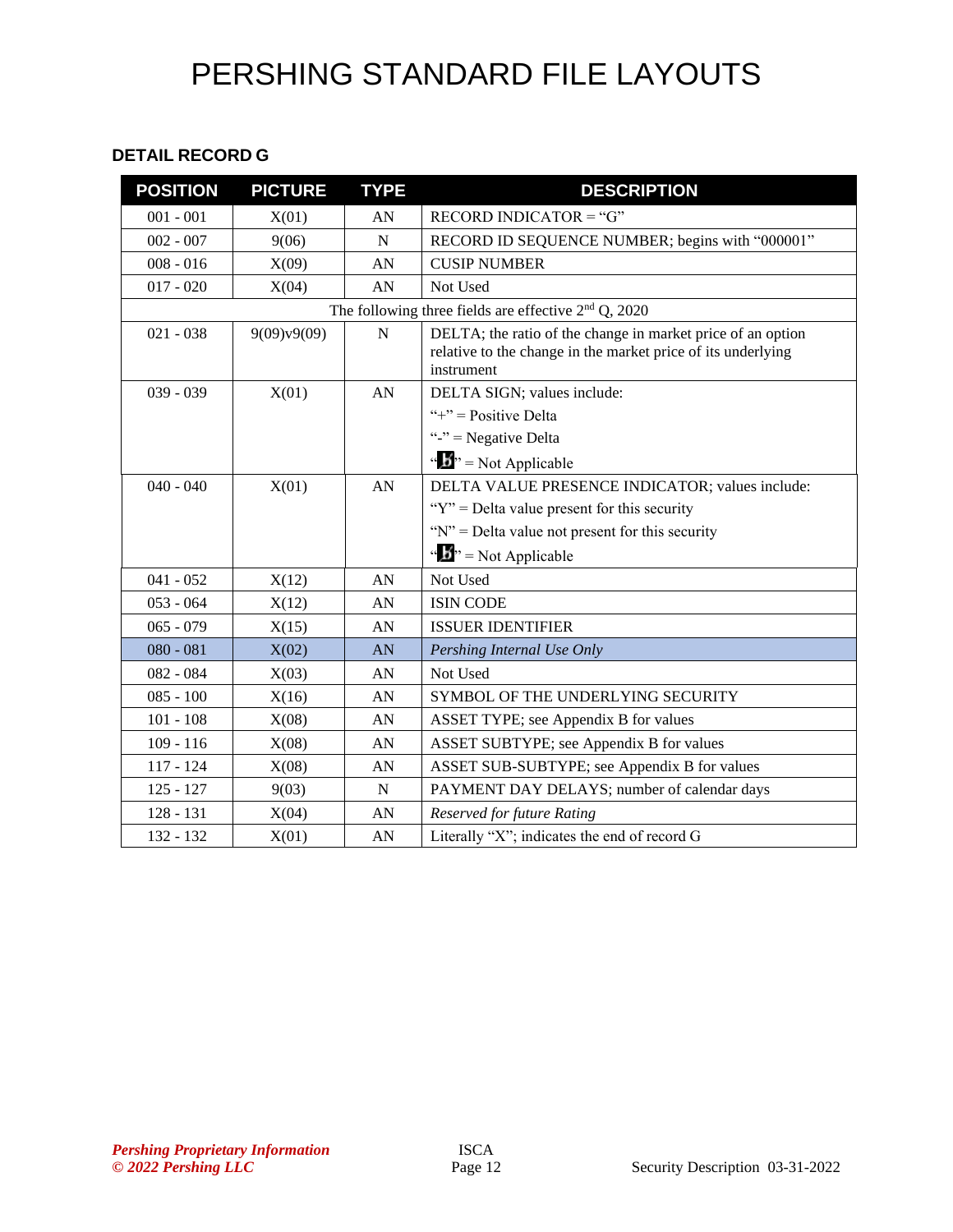#### **DETAIL RECORD H**

| <b>POSITION</b> | <b>PICTURE</b> | <b>TYPE</b>      | <b>DESCRIPTION</b>                                   |
|-----------------|----------------|------------------|------------------------------------------------------|
| $001 - 001$     | X(01)          | AN               | $RECORD INDICATOR = "H"$                             |
| $002 - 007$     | 9(06)          | N                | RECORD ID SEQUENCE NUMBER; begins with "000001"      |
| $008 - 016$     | X(09)          | AN               | <b>CUSIP NUMBER</b>                                  |
| $017 - 020$     | X(04)          | AN               | Not Used                                             |
| $021 - 038$     | 9(08)v9(10)    | N                | EXCH. RATE BETWEEN DENOM CURR. and USD               |
| $039 - 047$     | X(09)          | AN               | UNDERLYING CUSIP #1                                  |
| $048 - 051$     | X(04)          | AN               | Not Used                                             |
| $052 - 056$     | 9(05)          | N                | DELIVERABLE UNIT QUANTITY                            |
| $057 - 065$     | X(09)          | AN               | <b>UNDERLYING CUSIP #2</b>                           |
| $066 - 069$     | X(04)          | AN               | Not Used                                             |
| $070 - 074$     | 9(05)          | N                | DELIVERABLE UNIT QUANTITY                            |
| $075 - 083$     | X(09)          | AN               | <b>UNDERLYING CUSIP #3</b>                           |
| $084 - 087$     | X(04)          | AN               | Not Used                                             |
| $088 - 092$     | 9(05)          | N                | DELIVERABLE UNIT QUANTITY                            |
| $093 - 101$     | X(09)          | AN               | <b>UNDERLYING CUSIP #4</b>                           |
| $102 - 105$     | X(04)          | AN               | Not Used                                             |
| $106 - 110$     | 9(05)          | N                | DELIVERABLE UNIT QUANTITY                            |
| $111 - 113$     | X(03)          | AN               | ANNUAL DIVIDEND CURRENCY CODE, effective 3rd Q, 2016 |
| 114 - 131       | 9(16)v9(02)    | N                | <b>OUTSTANDING SHARES</b>                            |
| 132 - 132       | X(01)          | ${\bf A}{\bf N}$ | Literally "X"; indicates the end of record H         |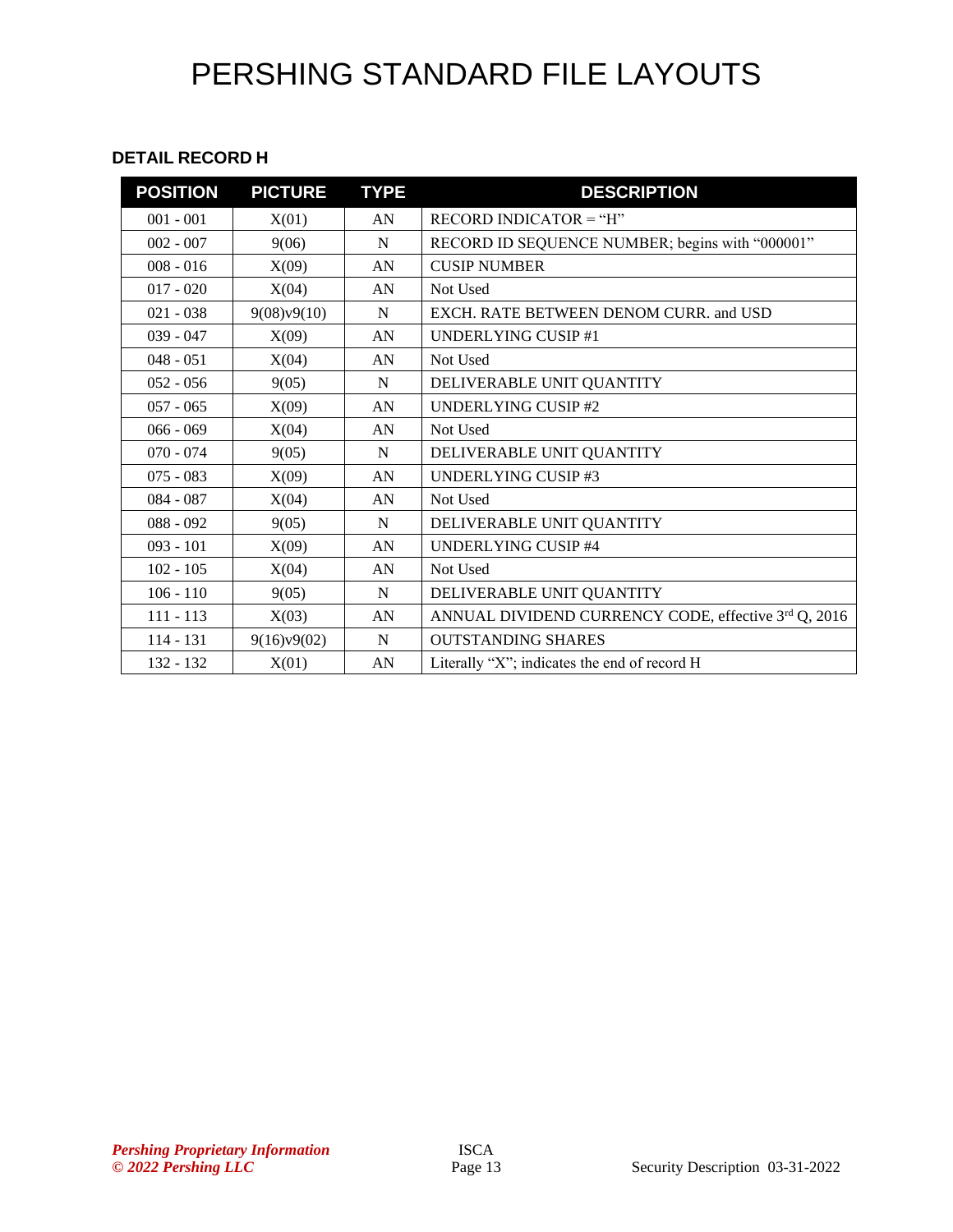#### **DETAIL RECORD I (WILL BE SENT ONLY IF DATA IS POPULATED)**

| <b>POSITION</b> | <b>PICTURE</b> | <b>TYPE</b> | <b>DESCRIPTION</b>                                                                             |
|-----------------|----------------|-------------|------------------------------------------------------------------------------------------------|
| $001 - 001$     | X(01)          | AN          | $RECORD INDICATOR = "I"$                                                                       |
| $002 - 007$     | 9(06)          | $\mathbf N$ | RECORD ID SEQUENCE NUMBER; begins with "000001"                                                |
| $008 - 016$     | X(09)          | AN          | <b>CUSIP NUMBER</b>                                                                            |
| $017 - 020$     | X(04)          | AN          | Not Used                                                                                       |
|                 |                |             | OCC DATA SET – The following four fields (in position 21 through 41) comprise the OCC DATA SET |
| $021 - 026$     | X(06)          | AN          | OPTION ROOT ID                                                                                 |
| $027 - 032$     | 9(06)          | ${\bf N}$   | EXPIRATION DATE, in YYMMDD format                                                              |
| $033 - 033$     | X(01)          | AN          | CALL/PUT INDICATOR, values include:                                                            |
|                 |                |             | " $B$ " = Bank Pledge (Call)                                                                   |
|                 |                |             | " $C$ " = Call                                                                                 |
|                 |                |             | " $D$ " = Bank Pledge (Put)                                                                    |
|                 |                |             | " $E$ " = Escrow Receipt                                                                       |
|                 |                |             | "L" = Letter of Credit (Call)                                                                  |
|                 |                |             | " $M$ " = Letter of Credit (Put)                                                               |
|                 |                |             | " $P$ " = Put                                                                                  |
| $034 - 041$     | 9(05)v9(03)    | $\mathbf N$ | <b>STRIKE PRICE</b>                                                                            |
| $042 - 042$     | X(01)          | AN          | FUND TYPE, fund is leveraged or short; values include:                                         |
|                 |                |             | $"L" = Leveraged$                                                                              |
|                 |                |             | " $S$ " = Short                                                                                |
|                 |                |             | " $\mathbf{B}$ " = Undefined or Not Applicable                                                 |
| $043 - 043$     | X(01)          | AN          | BROAD/NARROW INDICATOR; the underlying index.                                                  |
|                 |                |             | Required to determine margin treatment; values include:                                        |
|                 |                |             | "B" = Broad based                                                                              |
|                 |                |             | " $N$ " = Narrow based                                                                         |
|                 |                |             | " $\mathbf{J}$ " = Undefined or Not Applicable                                                 |
| $044 - 061$     | 9(09)v9(09)    | N           | LEVERAGE FACTOR; multiple of the performance of the                                            |
|                 |                |             | underlying index or benchmark that fund is designed to generate                                |
| $062 - 062$     | X(01)          | AN          | LEVERAGE FACTOR SIGN; values include:                                                          |
|                 |                |             | "+" = $Positive factor$                                                                        |
|                 |                |             | "-" = Negative Factor                                                                          |
|                 |                |             | $\mathbf{A}^{\mathbf{B}}$ = Not Applicable                                                     |
| $063 - 070$     | 9(08)          | ${\bf N}$   | OUTSTANDING SHARES UPDATE DATE, CCYYMMDD                                                       |
| $071 - 086$     | X(16)          | AN          | EXPANDED SYMBOL (effective 04/04/2014)                                                         |
| $087 - 088$     | X(02)          | AN          | STATE OF ISSUANCE (for Munis); see Appendix Q; additional                                      |
|                 |                |             | values include:                                                                                |
|                 |                |             | " $PH$ " = Public housing                                                                      |
|                 |                |             | "TR" = Multi-state issuer                                                                      |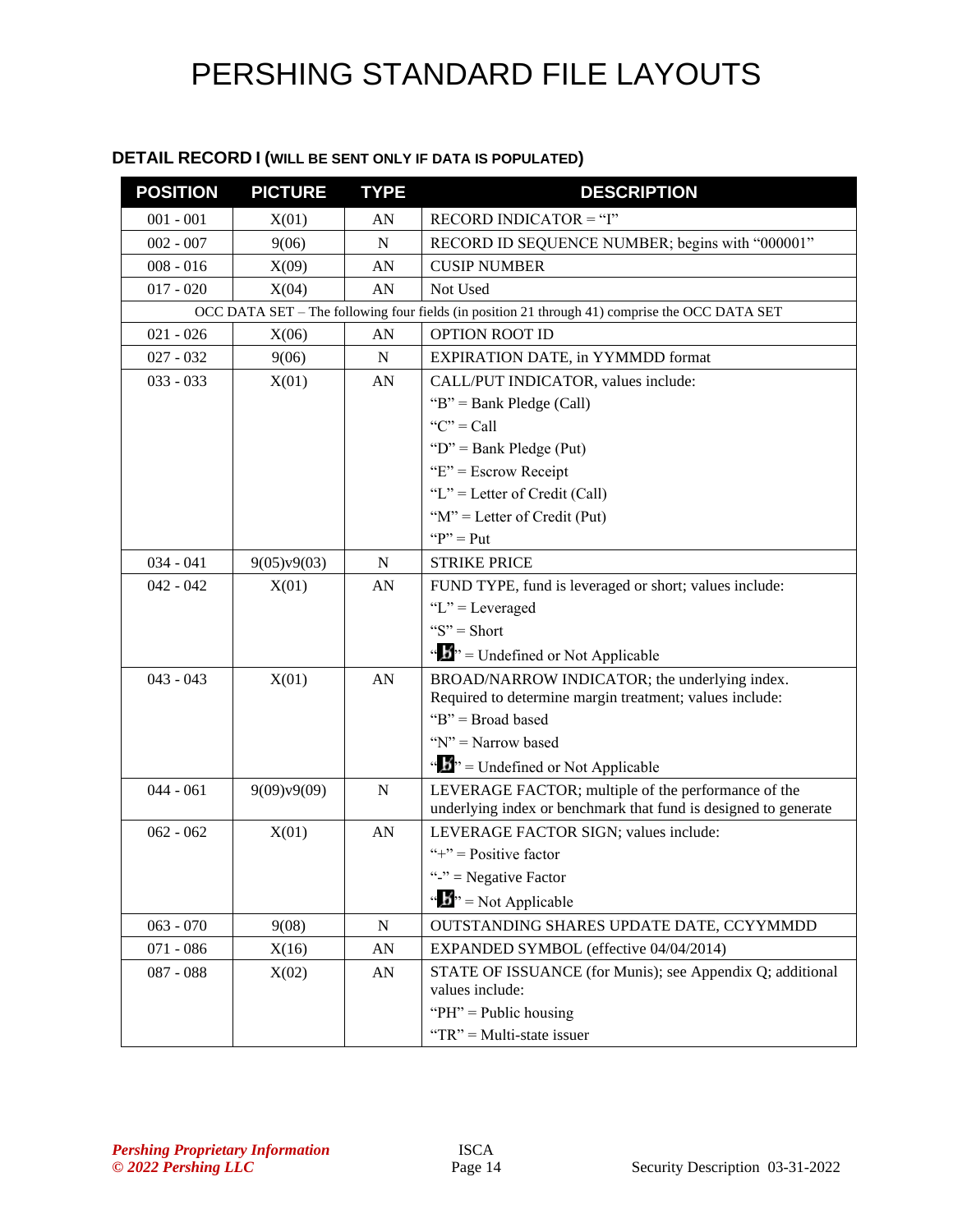| <b>POSITION</b> | <b>PICTURE</b> | <b>TYPE</b> | <b>DESCRIPTION</b>                                                                                     |
|-----------------|----------------|-------------|--------------------------------------------------------------------------------------------------------|
| $089 - 089$     | X(01)          | AN          | OPTION EXERCISE PRICING MODEL CODE (effective                                                          |
|                 |                |             | $11/3/2017$ ; values include:                                                                          |
|                 |                |             | " $A$ " = American                                                                                     |
|                 |                |             | "E" = European                                                                                         |
|                 |                |             | " $\mathbf{F}$ " = Not Applicable or populated                                                         |
| $090 - 097$     | 9(08)          | N           | FIRST ACCRUAL DATE, CCYYMMDD (effective 4/4/2014)                                                      |
| $098 - 103$     | X(06)          | AN          | TRANCHE CODE; see Appendix B for values (effective 6/20/14)                                            |
| $104 - 105$     | X(02)          | AN          | Not Used                                                                                               |
| $106 - 106$     | X(01)          | AN          | WORTHLESS SECURITY INDICATOR (effective 02/2015);<br>values include:                                   |
|                 |                |             | " $Y$ " = Security is worthless"                                                                       |
|                 |                |             | " $N$ " = Security is not worthless                                                                    |
| $107 - 114$     | 9(08)          | N           | UIT TERMINATION DATE, in CCYYMMDD format                                                               |
| $115 - 122$     | X(08)          | AN          | FDIC CERTIFICATION NUMBER (applies to Certificate of                                                   |
|                 |                |             | Deposit Securities – update effective 1/22/2021)                                                       |
| $123 - 125$     | X(03)          | AN          | REVENUE STREAM (applies to Municipal Securities only)<br>effective late $2nd Q 2019$ ; values include: |
|                 |                |             | "DB" = Double barrel                                                                                   |
|                 |                |             | " $GO$ " = General obligation                                                                          |
|                 |                |             | "REV" = Revenue obligation                                                                             |
|                 |                |             | " $\mathbf{F}$ " = Not applicable or populated                                                         |
| $126 - 126$     | X(01)          | AN          | RESTRICTED MARIJUANA INDICATOR, effective late 2 <sup>nd</sup> Q<br>2019; values include:              |
|                 |                |             | " $Y$ " = Restricted                                                                                   |
|                 |                |             | " $\mathbf{B}$ " = No or not applicable                                                                |
| $127 - 131$     | X(05)          | AN          | Not Used                                                                                               |
| 132 - 132       | X(01)          | AN          | Literally "X"; indicates the end of record I                                                           |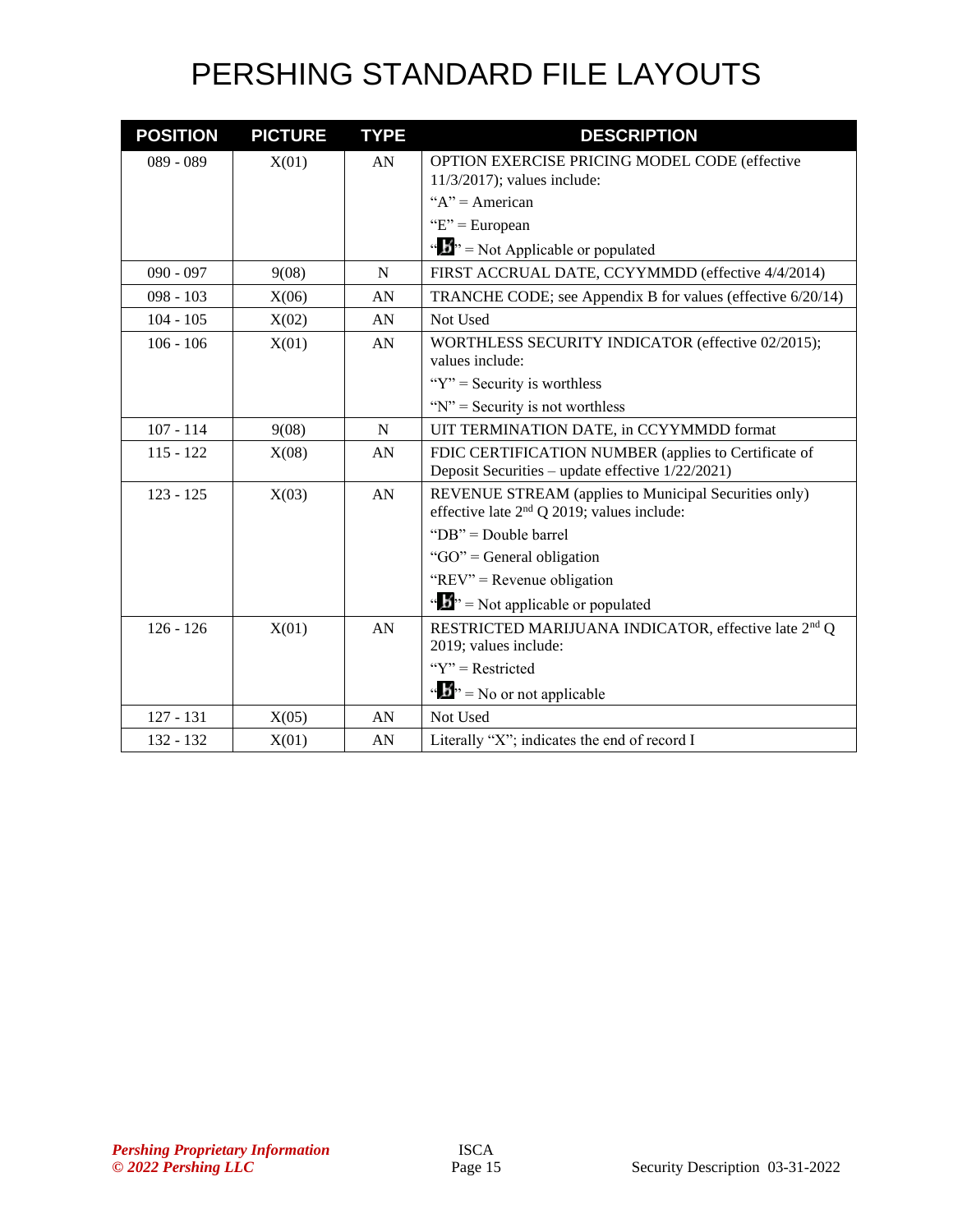#### **DETAIL RECORD J**

| <b>POSITION</b> | <b>PICTURE</b> | <b>TYPE</b> | <b>DESCRIPTION</b>                                                                                                                                                             |
|-----------------|----------------|-------------|--------------------------------------------------------------------------------------------------------------------------------------------------------------------------------|
| $001 - 001$     | X(01)          | AN          | $RECORD INDICATOR = "J"$                                                                                                                                                       |
| $002 - 007$     | 9(06)          | $\mathbf N$ | RECORD ID SEQUENCE NUMBER; begins with "000001"                                                                                                                                |
| $008 - 016$     | X(09)          | AN          | <b>CUSIP NUMBER</b>                                                                                                                                                            |
| $017 - 020$     | X(04)          | AN          | Not Used                                                                                                                                                                       |
| $021 - 038$     | 9(09)v9(09)    | $\mathbf N$ | <b>LATEST PRICE</b>                                                                                                                                                            |
| $039 - 046$     | 9(08)          | N           | LATEST PRICE DATE, in CCYYMMDD format                                                                                                                                          |
| $047 - 064$     | 9(06)v9(12)    | $\mathbf N$ | FACTORED MARKET VALUE MULTIPLIER (price * quantity<br>* factored MV multiplier = Market Value) - please note format<br>changed to $9(06)v9(12)$ on the evening of $10/24/2014$ |
| $065 - 082$     | 9(09)v9(09)    | N           | <b>CURRENT YIELD</b> (when available)                                                                                                                                          |
| $083 - 100$     | 9(09)v9(09)    | $\mathbf N$ | YIELD (when available)                                                                                                                                                         |
| $101 - 101$     | X(01)          | AN          | PRICE SOURCE; values include:                                                                                                                                                  |
|                 |                |             | " $V$ " = Vendor source                                                                                                                                                        |
|                 |                |             | " $O$ " = Other source                                                                                                                                                         |
| $102 - 103$     | X(02)          | AN          | COUNTRY OF ORIGIN; see Appendix Q, "Country of Issuance<br>Codes"                                                                                                              |
| $104 - 104$     | X(01)          | AN          | RESTRICTED SECURITY CODE; values include:                                                                                                                                      |
|                 |                |             | "R" = Security has a Restricted Legend                                                                                                                                         |
|                 |                |             | $\mathbf{B}^{\prime\prime}$ = Not Applicable                                                                                                                                   |
| $105 - 120$     | X(16)          | AN          | INTERNATIONAL NON-DOLLAR SYMBOL (effective<br>04/04/2014                                                                                                                       |
| $121 - 126$     | X(06)          | AN          | INTERNATIONAL EXCHANGE; see Appendix S for values                                                                                                                              |
| $127 - 129$     | X(03)          | AN          | VARIABLE RATE CATEGORY CODE, effective early 8/2017;<br>values include:                                                                                                        |
|                 |                |             | " $STP" = Step$                                                                                                                                                                |
|                 |                |             | "FLT" = Floating                                                                                                                                                               |
|                 |                |             | "UNK" = Unknown                                                                                                                                                                |
|                 |                |             | " <b>B</b> $\mathbf{B}$ " = Not Applicable                                                                                                                                     |
| $130 - 130$     | X(01)          | AN          | INTEREST RATE COMPLETION INDICATOR, effective early<br>8/2017; values include:                                                                                                 |
|                 |                |             | "Y" = Includes a Step or Floating Interest Rate Schedule                                                                                                                       |
|                 |                |             | "N" = Does not include a Step or Floating Interest Rate Schedule                                                                                                               |
|                 |                |             | $\mathbf{B}^{\prime\prime}$ = Not Applicable                                                                                                                                   |
| 131 - 131       | X(01)          | AN          | Not Used                                                                                                                                                                       |
| 132 - 132       | X(01)          | AN          | Literally "X"; indicates the end of record J                                                                                                                                   |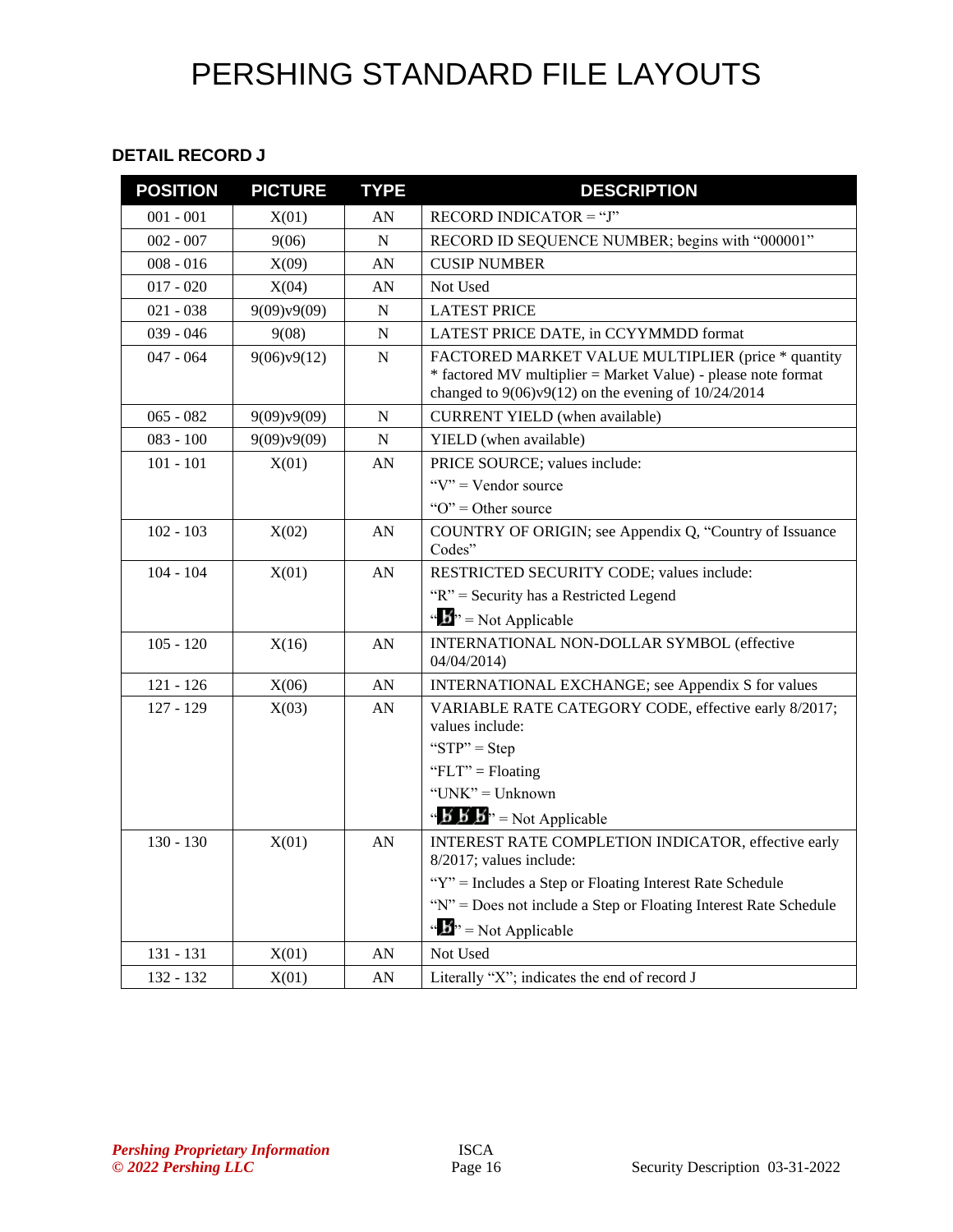#### **DETAIL RECORD K (OPTIONAL - EFFECTIVE 10/24/ 2014)**

| <b>POSITION</b> | <b>PICTURE</b> | <b>TYPE</b> | <b>DESCRIPTION</b>                              |
|-----------------|----------------|-------------|-------------------------------------------------|
| $001 - 001$     | X(01)          | AN          | RECORD INDICATOR = " $K$ "                      |
| $002 - 007$     | 9(06)          | ${\bf N}$   | RECORD ID SEQUENCE NUMBER; begins with "000001" |
| $008 - 016$     | X(09)          | AN          | <b>CUSIP NUMBER</b>                             |
| $017 - 019$     | X(03)          | AN          | <b>EXCHANGE CODE FOR SEDOL 1</b>                |
| $020 - 026$     | X(07)          | AN          | SEDOL <sub>1</sub>                              |
| $027 - 029$     | X(03)          | AN          | <b>EXCHANGE CODE FOR SEDOL 2</b>                |
| $030 - 036$     | X(07)          | AN          | SEDOL <sub>2</sub>                              |
| $037 - 039$     | X(03)          | AN          | <b>EXCHANGE CODE FOR SEDOL 3</b>                |
| $040 - 046$     | X(07)          | AN          | SEDOL <sub>3</sub>                              |
| $047 - 049$     | X(03)          | AN          | <b>EXCHANGE CODE FOR SEDOL 4</b>                |
| $050 - 056$     | X(07)          | AN          | SEDOL <sub>4</sub>                              |
| $057 - 059$     | X(03)          | AN          | <b>EXCHANGE CODE FOR SEDOL 5</b>                |
| $060 - 066$     | X(07)          | AN          | SEDOL <sub>5</sub>                              |
| $067 - 069$     | X(03)          | AN          | <b>EXCHANGE CODE FOR SEDOL 6</b>                |
| $070 - 076$     | X(07)          | AN          | SEDOL <sub>6</sub>                              |
| $077 - 079$     | X(03)          | AN          | <b>EXCHANGE CODE FOR SEDOL 7</b>                |
| $080 - 086$     | X(07)          | AN          | SEDOL <sub>7</sub>                              |
| 087 - 089       | X(03)          | AN          | <b>EXCHANGE CODE FOR SEDOL 8</b>                |
| $090 - 096$     | X(07)          | AN          | SEDOL <sub>8</sub>                              |
| 097 - 099       | X(03)          | AN          | <b>EXCHANGE CODE FOR SEDOL 9</b>                |
| $100 - 106$     | X(07)          | AN          | SEDOL <sub>9</sub>                              |
| $107 - 109$     | X(03)          | AN          | <b>EXCHANGE CODE FOR SEDOL 10</b>               |
| $110 - 116$     | X(07)          | AN          | SEDOL 10                                        |
| 117 - 119       | X(03)          | AN          | <b>EXCHANGE CODE FOR SEDOL 11</b>               |
| $120 - 126$     | X(07)          | AN          | SEDOL 11                                        |
| $127 - 131$     | X(05)          | AN          | Not Used                                        |
| 132 - 132       | X(01)          | AN          | Literally "X"; indicates the end of record K    |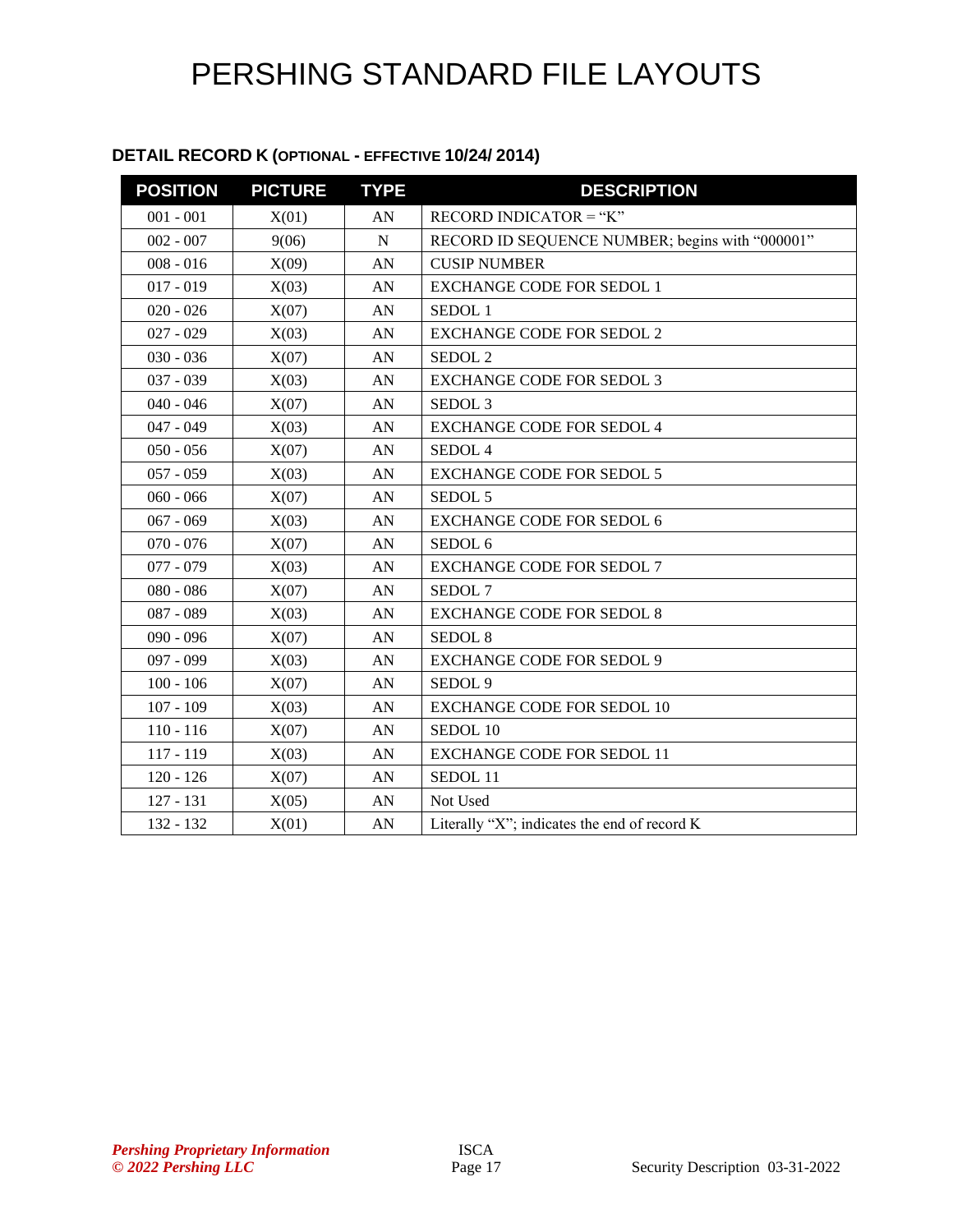#### **DETAIL RECORD L**

| <b>POSITION</b> | <b>PICTURE</b> | <b>TYPE</b> | <b>DESCRIPTION</b>                                                                  |
|-----------------|----------------|-------------|-------------------------------------------------------------------------------------|
| $001 - 001$     | X(01)          | AN          | RECORD INDICATOR $=$ "L"                                                            |
| $002 - 007$     | 9(06)          | $\mathbf N$ | RECORD ID SEQUENCE NUMBER; begins with "000001"                                     |
| $008 - 016$     | X(09)          | AN          | <b>CUSIP NUMBER</b>                                                                 |
| $017 - 020$     | X(04)          | AN          | Not Used                                                                            |
|                 |                |             | <b>Primary Market Status</b>                                                        |
| $021 - 022$     | X(02)          | AN          | PRIMARY IDC MARKET EXCHANGE; see Appendix 6 for<br>values; space is a valid value   |
| $023 - 023$     | X(01)          | AN          | PRIMARY MARKET EXCHANGE TRADING STATUS; values<br>include:                          |
|                 |                |             | " $A$ " = Active                                                                    |
|                 |                |             | " $I$ " = Inactive                                                                  |
|                 |                |             | $\mathbf{B}^{\prime\prime}$ = Not applicable or available                           |
| $024 - 039$     | X(16)          | AN          | PRIMARY MARKET SYMBOL                                                               |
| $040 - 047$     | 9(08)          | N           | PRIMARY MARKET EXCHANGE EFFECTIVE DATE, in<br><b>CCYYMMDD</b> format                |
| $048 - 050$     | X(03)          | AN          | PRIMARY MARKET STATUS CODE; values include:                                         |
|                 |                |             | "DEL" = Delisted                                                                    |
|                 |                |             | "SUS" = Suspended                                                                   |
|                 |                |             | $\mathbf{B} \cdot \mathbf{B} \cdot \mathbf{B}$ = Not applicable                     |
|                 |                |             | <b>Secondary Market Status</b>                                                      |
| $051 - 052$     | X(02)          | AN          | SECONDARY IDC MARKET EXCHANGE; see Appendix 6 for<br>values; space is a valid value |
| $053 - 053$     | X(01)          | AN          | SECONDARY MARKET EXCHANGE TRADING STATUS;<br>values include:                        |
|                 |                |             | " $A$ " = Active                                                                    |
|                 |                |             | " $I$ " = Inactive                                                                  |
|                 |                |             | $\mathbf{B}^{\prime\prime}$ = Not applicable or available                           |
| $054 - 069$     | X(16)          | AN          | SECONDARY MARKET SYMBOL                                                             |
| $070 - 077$     | 9(08)          | N           | SECONDARY MARKET EXCHANGE EFFECTIVE DATE, in<br><b>CCYYMMDD</b> format              |
| $078 - 080$     | X(03)          | AN          | SECONDARY MARKET STATUS CODE; values include:                                       |
|                 |                |             | "DEL" = Delisted                                                                    |
|                 |                |             | "SUS" = Suspended                                                                   |
|                 |                |             | $\mathbf{B}'$ <b><math>\mathbf{B}'</math></b> $\mathbf{B}'$ = Not applicable        |
| $081 - 082$     | X(02)          | AN          | TICK SIZE PILOT GROUP, effective 3rd Q, 2016; values include:                       |
|                 |                |             | "C $\mathbf{L}$ " = Control Group                                                   |
|                 |                |             | "G1" = Group One                                                                    |
|                 |                |             | " $G2"$ = Group Two                                                                 |
|                 |                |             | "G3" =Group Three                                                                   |
|                 |                |             | $\mathbf{B} \cdot \mathbf{B}$ <sup>3</sup> = Not applicable                         |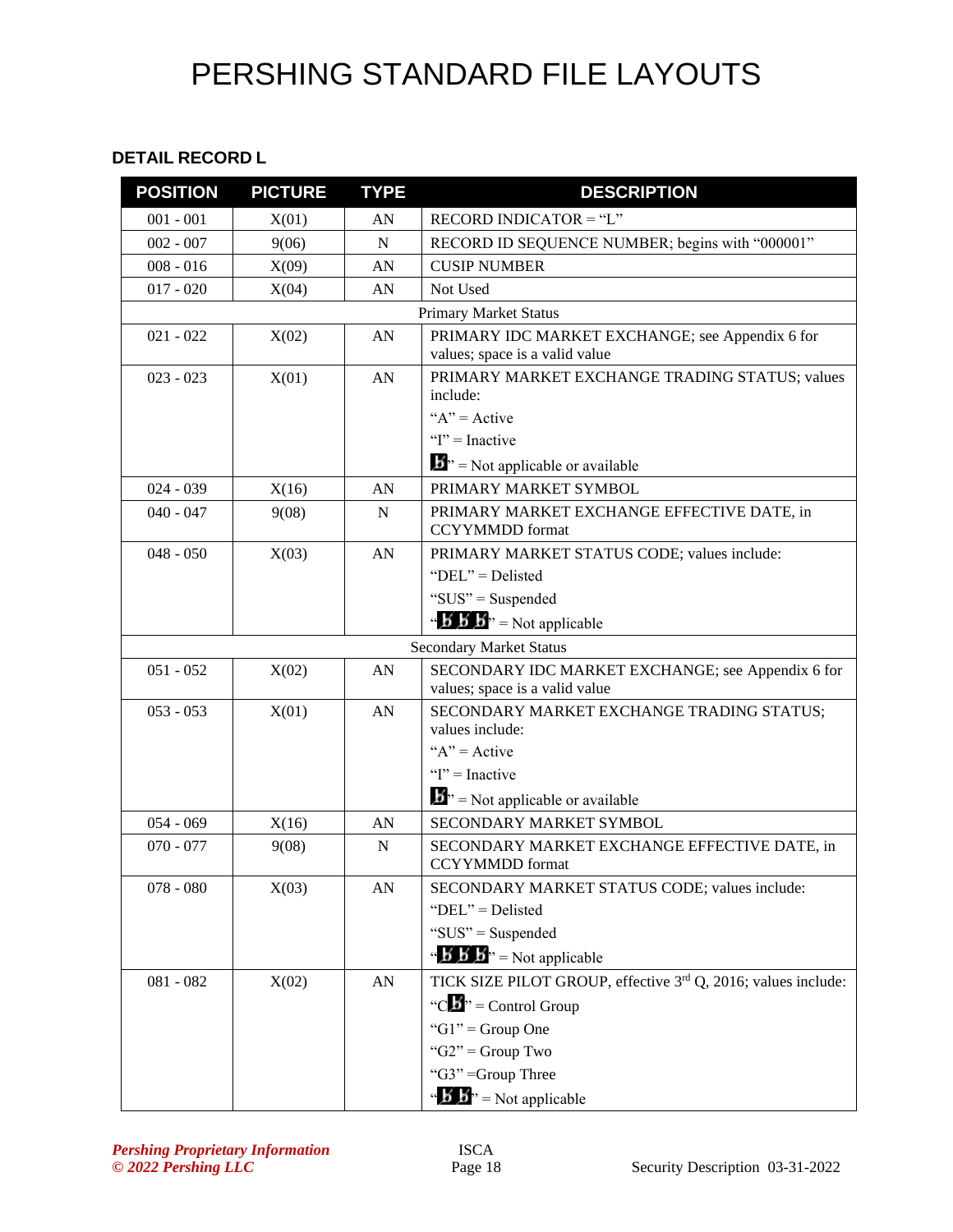| <b>POSITION</b> | <b>PICTURE</b>                                                           | <b>TYPE</b> | <b>DESCRIPTION</b>                                                            |  |  |
|-----------------|--------------------------------------------------------------------------|-------------|-------------------------------------------------------------------------------|--|--|
| $083 - 090$     | 9(08)                                                                    | N           | TICK SIZE EFFECTIVE DATE, effective 3rd Q, 2016, in<br><b>CCYYMMDD</b> format |  |  |
| $091 - 098$     | 9(08)                                                                    | N           | TICK SIZE CHANGE DATE, effective 3rd Q, 2016, in<br><b>CCYYMMDD</b> format    |  |  |
|                 | The next three fields contain OAS LIBOR Rate data (effective 05/05/2017) |             |                                                                               |  |  |
| $099 - 106$     | 9(08)                                                                    | N           | UPDATE DATE, in CCYYMMDD format                                               |  |  |
| $107 - 124$     | 9(09)v9(09)                                                              | N           | <b>OAS LIBOR RATE</b>                                                         |  |  |
| $125 - 125$     | X(01)                                                                    | AN          | OAS LIBOR RATE SIGN, values include:                                          |  |  |
|                 |                                                                          |             | "+" = $Positive$ rate                                                         |  |  |
|                 |                                                                          |             | " $v =$ Negative rate                                                         |  |  |
|                 |                                                                          |             | $\mathbf{B}^{\prime\prime}$ = Not applicable or available                     |  |  |
| $126 - 131$     | X(06)                                                                    | AN          | Not Used                                                                      |  |  |
| $132 - 132$     | X(01)                                                                    | AN          | Literally "X"; indicates the end of record L                                  |  |  |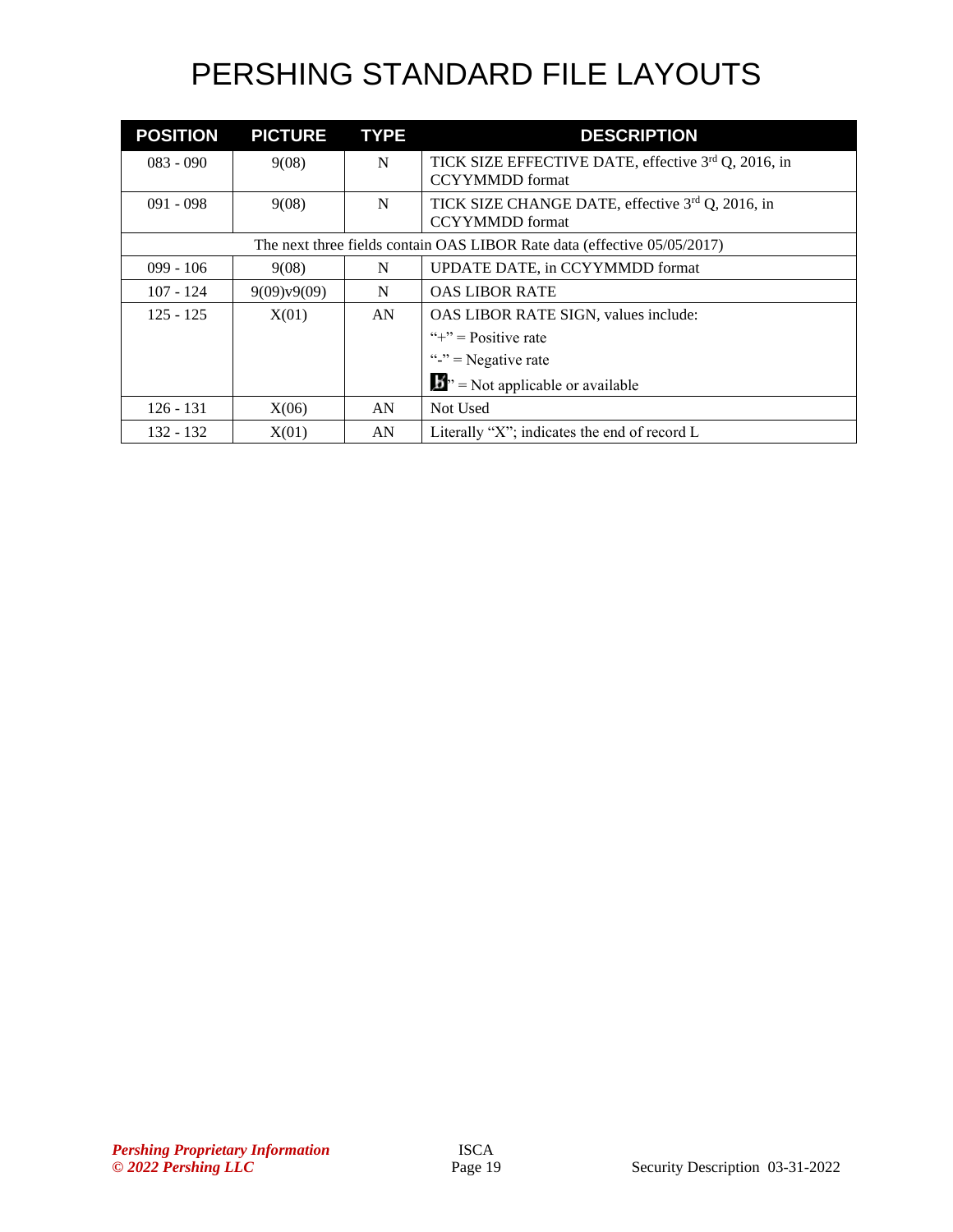#### **DETAIL RECORD M - CALL DATE SCHEDULE (OPTIONAL)**

| <b>POSITION</b> | <b>PICTURE</b> | <b>TYPE</b> | <b>DESCRIPTION</b>                              |  |  |
|-----------------|----------------|-------------|-------------------------------------------------|--|--|
| $001 - 001$     | X(01)          | AN          | $RECORD INDICATOR = "M"$                        |  |  |
| $002 - 007$     | 9(06)          | N           | RECORD ID SEQUENCE NUMBER; begins with "000001" |  |  |
| $008 - 016$     | X(09)          | AN          | <b>CUSIP NUMBER</b>                             |  |  |
| $017 - 020$     | X(04)          | AN          | Not Used                                        |  |  |
|                 |                |             | First (Most Current) Upcoming Call              |  |  |
| $021 - 021$     | X(01)          | AN          | Reserved for future use                         |  |  |
| $022 - 029$     | 9(08)          | N           | FIRST CALL DATE, in CCYYMMDD format             |  |  |
| $030 - 047$     | 9(09)v9(09)    | N           | <b>FIRST CALL PRICE</b>                         |  |  |
| Second Call     |                |             |                                                 |  |  |
| $048 - 048$     | X(01)          | AN          | Reserved for future use                         |  |  |
| $049 - 056$     | 9(08)          | N           | SECOND CALL DATE, in CCYYMMDD format            |  |  |
| $057 - 074$     | 9(09)v9(09)    | N           | <b>SECOND CALL PRICE</b>                        |  |  |
| Third Call      |                |             |                                                 |  |  |
| $075 - 075$     | X(01)          | AN          | Reserved for future use                         |  |  |
| $076 - 083$     | 9(08)          | N           | THIRD CALL DATE, in CCYYMMDD format             |  |  |
| $084 - 101$     | 9(09)v9(09)    | N           | THIRD CALL PRICE                                |  |  |
|                 |                |             | Fourth Call                                     |  |  |
| $102 - 102$     | X(01)          | AN          | Reserved for future use                         |  |  |
| $103 - 110$     | 9(08)          | N           | FOURTH CALL DATE, in CCYYMMDD format            |  |  |
| $111 - 128$     | 9(09)v9(09)    | $\mathbf N$ | <b>FOURTH CALL PRICE</b>                        |  |  |
| 129 - 131       | X(03)          | AN          | Not Used                                        |  |  |
| 132 - 132       | X(01)          | AN          | Literally "X"; indicates the end of record M    |  |  |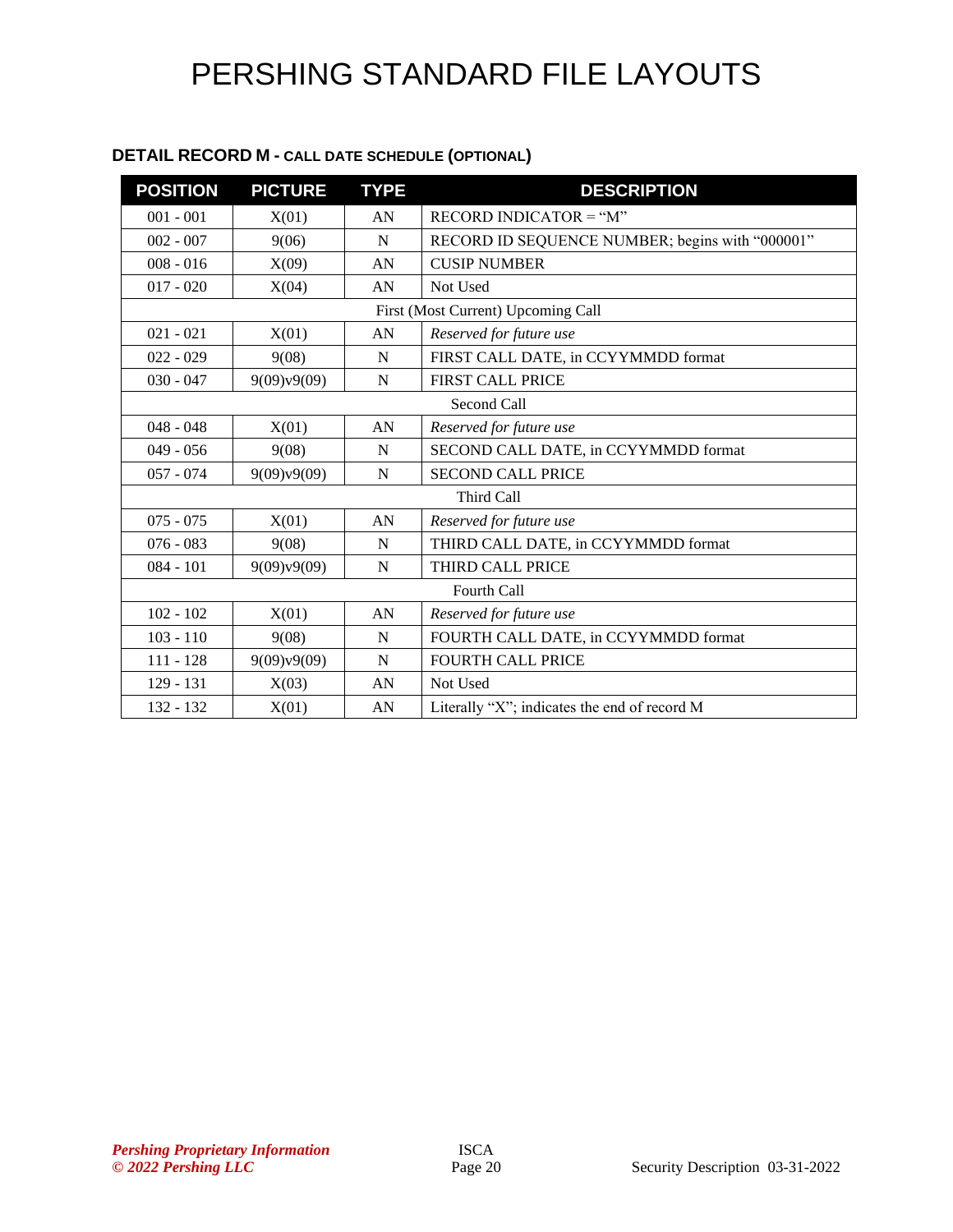| <b>POSITION</b> | <b>PICTURE</b> | <b>TYPE</b> | <b>DESCRIPTION</b>                              |
|-----------------|----------------|-------------|-------------------------------------------------|
| $001 - 001$     | X(01)          | AN          | $RECORD INDICATOR = "N"$                        |
| $002 - 007$     | 9(06)          | N           | RECORD ID SEQUENCE NUMBER; begins with "000001" |
| $008 - 016$     | X(09)          | AN          | <b>CUSIP NUMBER</b>                             |
| $017 - 020$     | X(04)          | AN          | Not Used                                        |
|                 |                |             | <b>Coupon Interest Rate Schedule</b>            |
| $021 - 021$     | X(01)          | AN          | Reserved for future use                         |
| $022 - 029$     | 9(08)          | N           | EFFECTIVE DATE OF THE RATE, in CCYYMMDD format  |
| $030 - 047$     | 9(09)v9(09)    | N           | <b>COUPON INTEREST RATE</b>                     |
|                 |                |             | <b>Coupon Interest Rate Schedule</b>            |
| $048 - 048$     | X(01)          | AN          | Reserved for future use                         |
| $049 - 056$     | 9(08)          | N           | EFFECTIVE DATE OF THE RATE, in CCYYMMDD format  |
| $057 - 074$     | 9(09)v9(09)    | N           | <b>COUPON INTEREST RATE</b>                     |
|                 |                |             | Coupon Interest Rate Schedule                   |
| $075 - 075$     | X(01)          | AN          | Reserved for future use                         |
| $076 - 083$     | 9(08)          | N           | EFFECTIVE DATE OF THE RATE, in CCYYMMDD format  |
| $084 - 101$     | 9(09)v9(09)    | N           | <b>COUPON INTEREST RATE</b>                     |
|                 |                |             | Coupon Interest Rate Schedule                   |
| $102 - 102$     | X(01)          | AN          | Reserved for future use                         |
| $103 - 110$     | 9(08)          | N           | EFFECTIVE DATE OF THE RATE, in CCYYMMDD format  |
| $111 - 128$     | 9(09)v9(09)    | N           | <b>COUPON INTEREST RATE</b>                     |

132 - 132  $X(01)$  AN Literally "X"; indicates the end of record N

#### **DETAIL RECORD N - COUPON INTEREST RATE SCHEDULE (OPTIONAL)**

129 - 131 | X(03) | AN | Not Used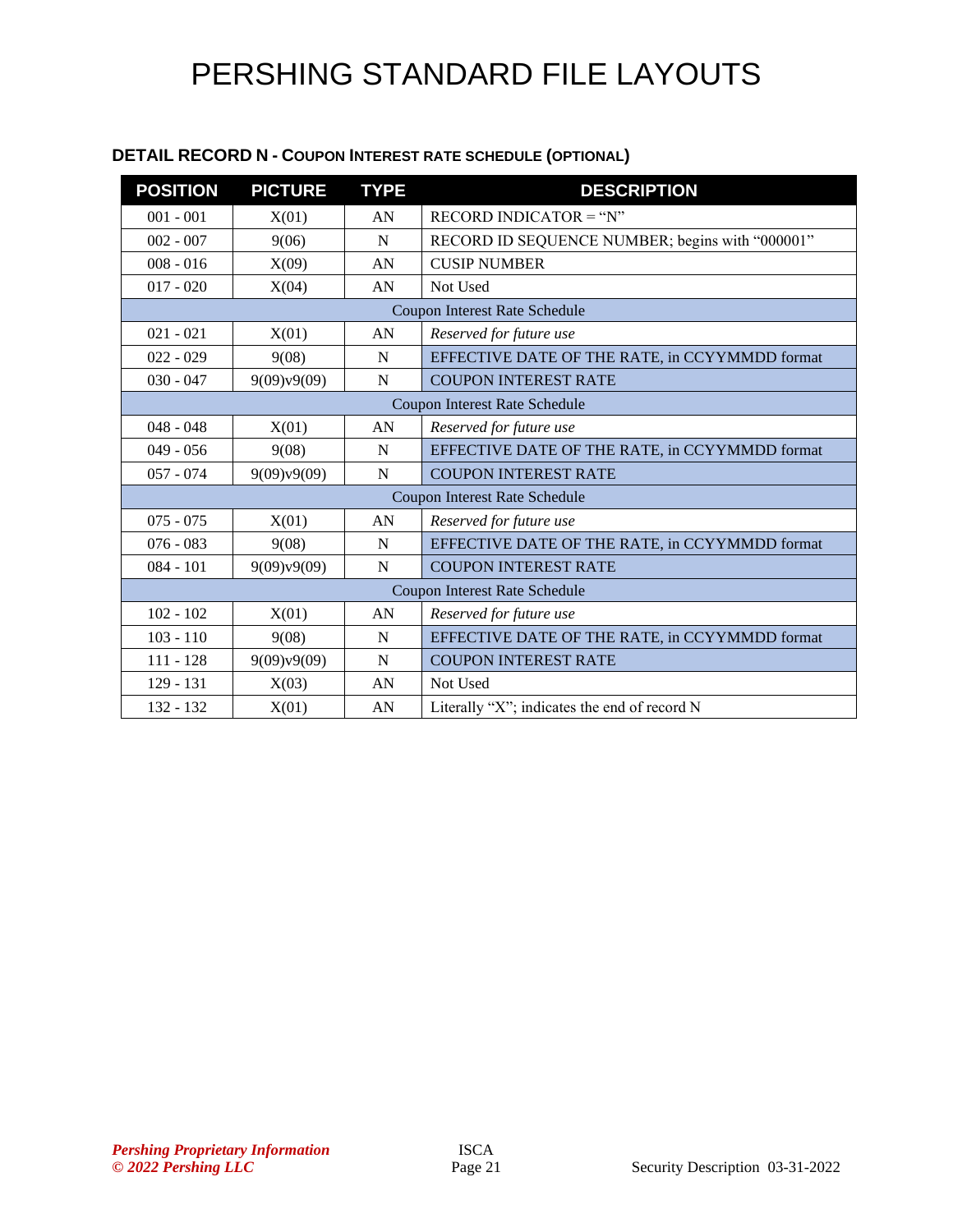#### **DETAIL RECORD O - OAS TREASURY DATA (OPTIONAL), AVAILABLE 4 TH Q, 2020**

| <b>POSITION</b> | <b>PICTURE</b>                                                                            | <b>TYPE</b> | <b>DESCRIPTION</b>                                                      |  |  |
|-----------------|-------------------------------------------------------------------------------------------|-------------|-------------------------------------------------------------------------|--|--|
| $001 - 001$     | X(01)                                                                                     | AN          | RECORD INDICATOR = " $O$ "                                              |  |  |
| $002 - 007$     | 9(06)                                                                                     | N           | RECORD ID SEQUENCE NUMBER; begins with "000001"                         |  |  |
| $008 - 016$     | X(09)                                                                                     | AN          | <b>CUSIP NUMBER</b>                                                     |  |  |
| $017 - 020$     | X(04)                                                                                     | AN          | Not Used                                                                |  |  |
|                 |                                                                                           |             | The following three fields are related to OAS Treasury Rate Information |  |  |
| $021 - 038$     | 9(09)v9(09)                                                                               | N           | <b>OAS TREASURY RATE</b>                                                |  |  |
| $039 - 039$     | X(01)                                                                                     | AN          | OAS TREASURY RATE SIGN, values include:                                 |  |  |
|                 |                                                                                           |             | " $+$ " = Positive rate"                                                |  |  |
|                 |                                                                                           |             | " $v =$ Negative rate                                                   |  |  |
|                 |                                                                                           |             | $\mathbf{F}$ $\mathbf{v}$ = Not applicable or available                 |  |  |
| $040 - 047$     | 9(08)                                                                                     | N           | OAS TREASURY EFFECTIVE/UPDATE DATE, in<br><b>CCYYMMDD</b> format        |  |  |
|                 | The following two fields refer to the minimums associated with trading the instrument $-$ |             |                                                                         |  |  |
|                 |                                                                                           |             | this applies to all fixed income products                               |  |  |
| $048 - 062$     | 9(12)v9(03)                                                                               | N           | MINIMUM PIECE; the minimum tradable quantity                            |  |  |
| $063 - 077$     | 9(12)v9(03)                                                                               | N           | MINIMUM INCREMENT; the minimum increment quantity in                    |  |  |
|                 |                                                                                           |             | addition to the minimum piece                                           |  |  |
| $078 - 131$     | X(54)                                                                                     | AN          | Not Used                                                                |  |  |
| $132 - 132$     | X(01)                                                                                     | AN          | Literally "X"; indicates the end of record $O$                          |  |  |